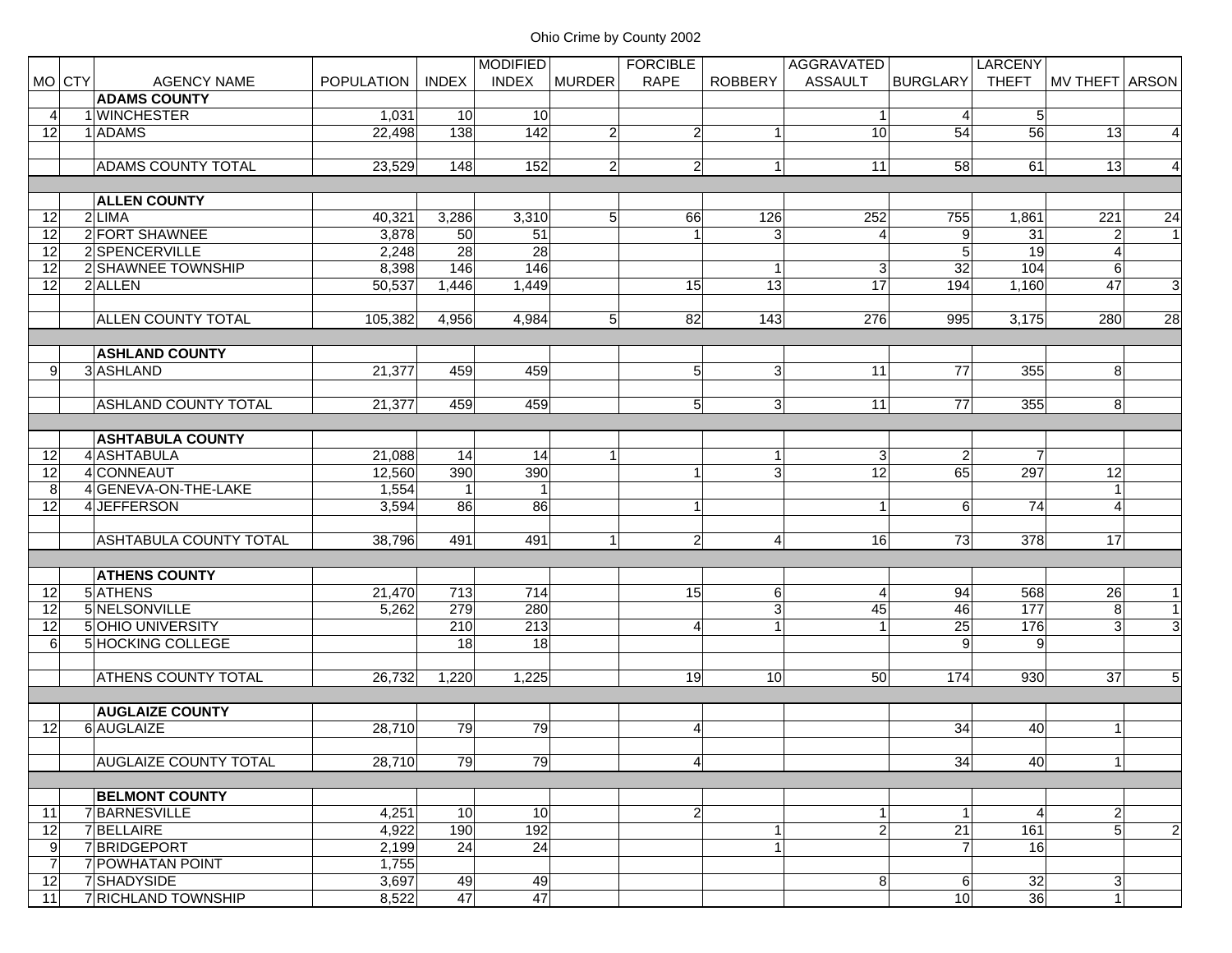| 12              | 7 BELMONT                   | 36.611  | 516             | 524              | 6 <sup>1</sup>   | 9               | 3 <sup>1</sup>   | 13 <sub>l</sub> | 132              | 297            | 56             | 8               |
|-----------------|-----------------------------|---------|-----------------|------------------|------------------|-----------------|------------------|-----------------|------------------|----------------|----------------|-----------------|
|                 |                             |         |                 |                  |                  |                 |                  |                 |                  |                |                |                 |
|                 | <b>BELMONT COUNTY TOTAL</b> | 61,957  | 836             | 846              | 6 <sup>1</sup>   | 11              | 5 <sub>5</sub>   | 24              | 177              | 546            | 67             | 10              |
|                 |                             |         |                 |                  |                  |                 |                  |                 |                  |                |                |                 |
|                 | <b>BROWN COUNTY</b>         |         |                 |                  |                  |                 |                  |                 |                  |                |                |                 |
| 12              | 8BROWN                      | 40,926  | 293             | 303              |                  | 5 <sup>1</sup>  | $\mathbf{1}$     | $\overline{4}$  | 100              | 163            | 20             | 10              |
|                 |                             |         |                 |                  |                  |                 |                  |                 |                  |                |                |                 |
|                 | <b>BROWN COUNTY TOTAL</b>   | 40,926  | 293             | 303              |                  | 5 <sup>1</sup>  | $\vert$ 1        | $\overline{4}$  | 100              | 163            | 20             | 10              |
|                 |                             |         |                 |                  |                  |                 |                  |                 |                  |                |                |                 |
|                 | <b>BUTLER COUNTY</b>        |         |                 |                  |                  |                 |                  |                 |                  |                |                |                 |
| 12              | 9 HAMILTON                  | 61,054  | 5,513           | 5,543            | $\left 4\right $ | 73              | 189              | 303             | 1,129            | 3,362          | 453            | $\overline{30}$ |
| $12*$           | 9 MIDDLETOWN                | 49,871  | 3,607           | 3,616            |                  | 19              | 74               | 67              | 600              | 2,710          | 136            | $\overline{9}$  |
| 12              | 9 FAIRFIELD                 | 42,350  | 1,931           | 1,945            |                  | $\overline{16}$ | $\overline{21}$  | 128             | $\overline{273}$ | 1,380          | 113            | $\overline{14}$ |
| $12*$           | 9 MONROE                    | 9,480   | 625             | 625              |                  | $\overline{7}$  | $\boldsymbol{4}$ | $\overline{37}$ | 89               | 466            | 22             |                 |
| 12              | 9TRENTON                    | 8,798   | 273             | 274              |                  |                 | $\mathbf{1}$     | 11              | $\overline{31}$  | 205            | 25             | $\vert$ 1       |
| 12              | 9 WEST CHESTER TOWNSHIP     | 52,907  | 1,690           | 1,705            |                  | 15              | 29               | 21              | 309              | 1,245          | 71             | 15              |
| $\overline{12}$ | 9 MIAMI UNIVERSITY          |         | 329             | 330              |                  | $\overline{3}$  | $\mathbf{1}$     |                 | 52               | 271            | $\overline{1}$ | $\mathbf{1}$    |
| $\overline{12}$ | 9 FAIRFIELD TOWNSHIP        | 15,642  | 606             | 606              |                  | 4               | $\overline{5}$   | 198             | 82               | 297            | 20             |                 |
| $12*$           | 9 SHARONVILLE               | 2,239   | $\frac{116}{1}$ | $\overline{117}$ |                  | 1               | $\overline{2}$   | $\overline{2}$  | 12               | 91             | 8              | $\overline{1}$  |
| 12              | 9BUTLER                     | 70,388  | 1,449           | 1,474            | 1                | 14              | 15               | 94              | 382              | 873            | 70             | $\overline{25}$ |
|                 |                             |         |                 |                  |                  |                 |                  |                 |                  |                |                |                 |
|                 | <b>BUTLER COUNTY TOTAL</b>  | 312,729 | 16,139          | 16,235           | 6 <sup>1</sup>   | 152             | 341              | 862             | 2,959            | 10,900         | 919            | 96              |
|                 |                             |         |                 |                  |                  |                 |                  |                 |                  |                |                |                 |
|                 | <b>CARROLL COUNTY</b>       |         |                 |                  |                  |                 |                  |                 |                  |                |                |                 |
| $12*$           | 10 MAGNOLIA                 | 316     | 30              | 31               |                  |                 |                  | 1               | 9                | 17             | 3              | $\mathbf 1$     |
| 8               | 10 MALVERN                  | 1,225   | $\overline{7}$  | $\overline{7}$   |                  |                 |                  | $\overline{2}$  | GГ               |                |                |                 |
| $12*$           | 10 MINERVA                  | 1,909   | 89              | 89               |                  |                 | $\mathbf{1}$     | 5 <sub>5</sub>  | 15               | 63             | 5 <sup>1</sup> |                 |
| 7               | 10 CARROLL                  | 22,350  | 15              | 15               |                  |                 |                  | 3               | $\overline{4}$   | 8              |                |                 |
|                 |                             |         |                 |                  |                  |                 |                  |                 |                  |                |                |                 |
|                 | CARROLL COUNTY TOTAL        | 25,800  | 141             | 142              |                  |                 | $\vert$ 1        | 11              | 33               | 88             | 8 <sup>1</sup> | $\mathbf{1}$    |
|                 |                             |         |                 |                  |                  |                 |                  |                 |                  |                |                |                 |
|                 | <b>CHAMPAIGN COUNTY</b>     |         |                 |                  |                  |                 |                  |                 |                  |                |                |                 |
| 12              | 11 MECHANICSBURG            | 1,755   | 24              | 24               |                  | $6 \mid$        |                  |                 |                  | 18             |                |                 |
| 12              | 11 URBANA                   | 11,682  | 527             | 533              |                  | 5 <sup>1</sup>  | $\mathbf{3}$     | 11              | 86               | 409            | 13             | 6               |
| 12              | 11 CHAMPAIGN                | 25,687  | 519             | 527              |                  | $\overline{4}$  |                  | 15              | 160              | 320            | 19             | 8               |
|                 |                             |         |                 |                  |                  |                 |                  |                 |                  |                |                |                 |
|                 | CHAMPAIGN COUNTY TOTAL      | 39,124  | 1,070           | 1,084            | 1 <sup>1</sup>   | 15              | 3 <sup>1</sup>   | 26              | 246              | 747            | 32             | 14              |
|                 | <b>CLARK COUNTY</b>         |         |                 |                  |                  |                 |                  |                 |                  |                |                |                 |
| 12              | 12 SPRINGFIELD              | 65,750  | 7,226           | 7,243            | $\overline{7}$   | 79              | 287              | 214             | 1,620            | 4,425          | 594            | 17              |
| 11              | 12 SOUTH CHARLESTON         | 1,861   | 18              | 18               |                  |                 |                  | $\overline{a}$  | $\overline{7}$   | $\overline{9}$ |                |                 |
| 10              | 12 SOUTH VIENNA             | 472     | 13              | 13               |                  |                 |                  |                 | $\overline{2}$   | 11             |                |                 |
| 3               | 12 GERMAN TOWNSHIP          | 7,698   | 24              | 25               |                  |                 |                  |                 | 8                | 16             |                | $\overline{1}$  |
| 12              | 12 CLARK                    | 69,534  | 503             | 509              |                  |                 | $\mathbf{1}$     | $\overline{4}$  | 145              | 352            | $\mathbf{1}$   | $6\phantom{.}6$ |
|                 |                             |         |                 |                  |                  |                 |                  |                 |                  |                |                |                 |
|                 | <b>CLARK COUNTY TOTAL</b>   | 145,315 | 7,784           | 7,808            | $\overline{7}$   | 79              | 288              | 220             | 1,782            | 4,813          | 595            | 24              |
|                 |                             |         |                 |                  |                  |                 |                  |                 |                  |                |                |                 |
|                 | <b>CLERMONT COUNTY</b>      |         |                 |                  |                  |                 |                  |                 |                  |                |                |                 |
| $12*$           | 13 MILFORD                  | 6,286   | 188             | 200              |                  |                 | $\overline{4}$   | 3 <sup>1</sup>  | 15               | 160            | 6              | 12              |
| 12              | 13 GOSHEN TOWNSHIP          | 13,726  | 328             | 338              |                  | $2\vert$        | $\overline{2}$   | 36              | 93               | 171            | 24             | 10              |
| 12              | <b>13 MIAMI TOWNSHIP</b>    | 36,799  | 944             | 949              |                  | 10              | $\overline{7}$   | 52              | 105              | 725            | 45             | $5\overline{)}$ |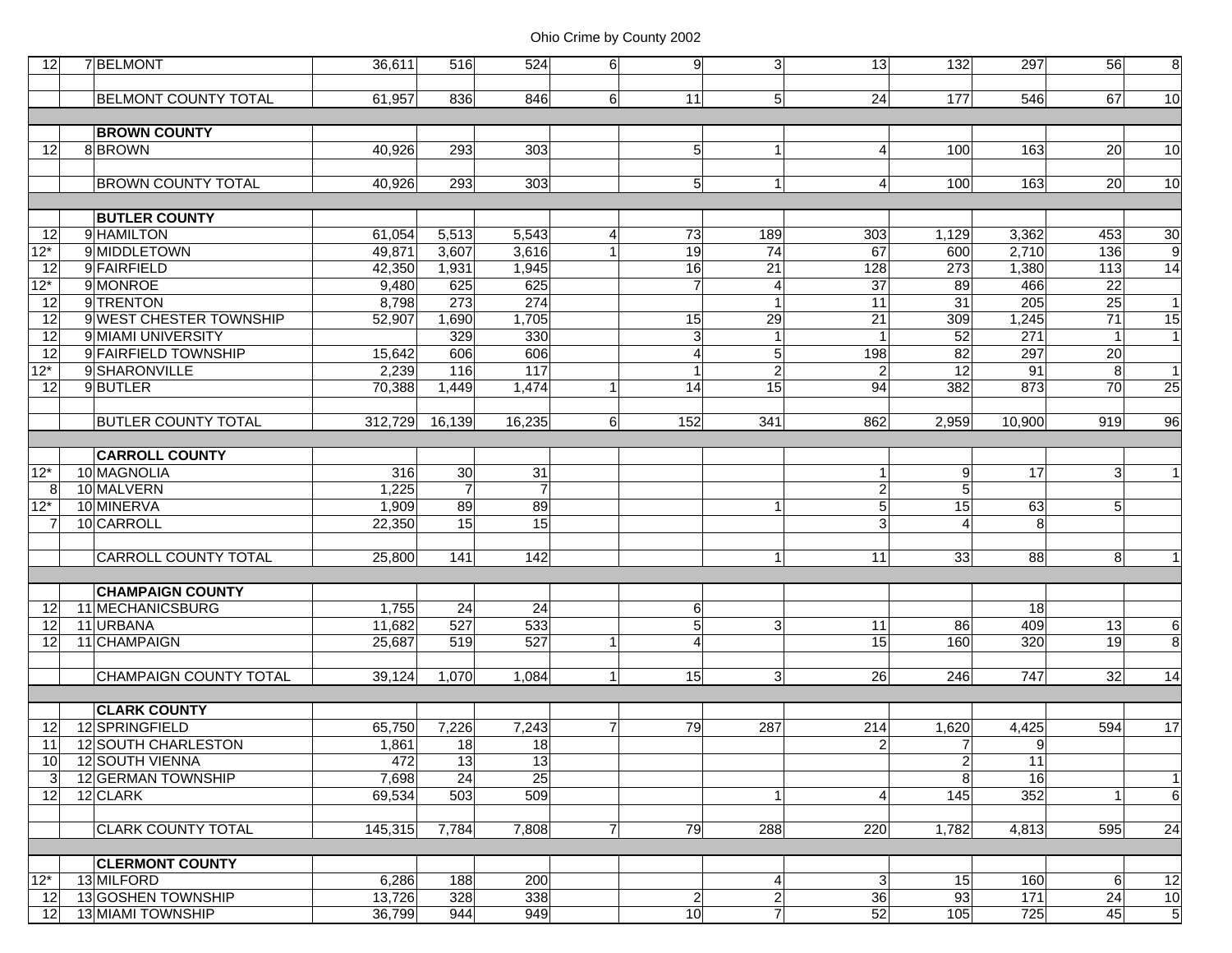|                       | 13 UNION TOWNSHIP                              | 42,525           |                 |              |                |                |                |                  |                 |        |                 |                             |
|-----------------------|------------------------------------------------|------------------|-----------------|--------------|----------------|----------------|----------------|------------------|-----------------|--------|-----------------|-----------------------------|
| 12                    | 13 PIERCE TOWNSHIP                             | 12,282           | 246             | 249          |                | 1 <sup>1</sup> | 3              | $\left 4\right $ | $\overline{34}$ | 188    | 16              | دى                          |
| 12                    | 13 CLERMONT                                    | 60.696           | 1,530           | 1,569        |                | 57             | 6              | 36               | 360             | 963    | 108             | 39                          |
|                       |                                                |                  |                 |              |                |                |                |                  |                 |        |                 |                             |
|                       | <b>CLERMONT COUNTY TOTAL</b>                   | 172,314          | 3,236           | 3,305        |                | 70             | 22             | 131              | 607             | 2,207  | 199             | 69                          |
|                       |                                                |                  |                 |              |                |                |                |                  |                 |        |                 |                             |
|                       | <b>CLINTON COUNTY</b>                          |                  |                 |              |                |                |                |                  |                 |        |                 |                             |
| 12                    | 14 BLANCHESTER                                 | 4,246            | 159             | 159          |                | 5 <sup>1</sup> | $\overline{c}$ | 17               | 13              | 118    | $\overline{4}$  |                             |
| 9                     | 14 WILMINGTON                                  | 11,992           | 393             | 393          |                | $\overline{2}$ | $\overline{2}$ | 5 <sub>l</sub>   | 49              | 327    | 8 <sup>1</sup>  |                             |
| 12                    | 14 CLINTON                                     | 24,548           | $\overline{72}$ | 72           | $\overline{2}$ |                |                | $\overline{7}$   | 16              | 36     | 11              |                             |
|                       |                                                |                  |                 |              |                |                |                |                  |                 |        |                 |                             |
|                       | <b>CLINTON COUNTY TOTAL</b>                    | 40,786           | 624             | 624          | $\mathbf{z}$   | $\mathbf{z}$   | $\overline{4}$ | 29               | 78              | 481    | 23              |                             |
|                       |                                                |                  |                 |              |                |                |                |                  |                 |        |                 |                             |
|                       | <b>COLUMBIANA COUNTY</b>                       |                  |                 |              |                |                |                |                  |                 |        |                 |                             |
| 12                    | 15 EAST LIVERPOOL                              | 13,167           | 450             | 451          |                | $\mathbf{2}$   | 11             | 6 <sup>1</sup>   | 104             | 298    | 29              | 1                           |
| 12                    | 15 EAST PALESTINE                              | 4,947            | 174             | 175          |                |                | $\mathbf{1}$   |                  | 30              | 142    |                 | 1                           |
| 12                    | 15 SALEM                                       | 12,270           | 64              | 64           |                |                |                | $6 \mid$         | 12              | 42     | 4               |                             |
| $\overline{12}$       | 15 WELLSVILLE                                  | 4,157            | 108             | 108          |                | $\overline{2}$ | ω              | 37               | 13              | 31     | 21              |                             |
| $12*$                 | 15 MINERVA                                     |                  |                 |              |                |                |                |                  |                 |        |                 |                             |
| 12                    | 15 COLUMBIANA                                  | 68,249           | 434             | 436          |                | 15             |                | 67               | 126             | 161    | 64              | $\mathbf{2}$                |
|                       |                                                |                  |                 |              |                |                |                |                  |                 |        |                 |                             |
|                       | <b>COLUMBIANA COUNTY TOTAL</b>                 | 102,795          | 1,230           | 1,234        | $\mathbf{2}$   | 19             | 15             | 117              | 285             | 674    | 118             | $\vert$                     |
|                       |                                                |                  |                 |              |                |                |                |                  |                 |        |                 |                             |
|                       | <b>COSHOCTON COUNTY</b>                        |                  |                 |              |                |                |                |                  |                 |        |                 |                             |
| 12                    | 16 COSHOCTON                                   | 36,875           | 705             | 706          |                |                | $\overline{2}$ | $\vert$          | 74              | 605    | 23              | 1                           |
|                       |                                                |                  |                 |              |                |                |                |                  |                 |        |                 |                             |
|                       | <b>COSHOCTON COUNTY TOTAL</b>                  | 36,875           | 705             | 706          |                |                | $\overline{2}$ | 11               | 74              | 605    | 23              | 1                           |
|                       |                                                |                  |                 |              |                |                |                |                  |                 |        |                 |                             |
|                       | <b>CRAWFORD COUNTY</b>                         |                  |                 |              |                |                |                |                  |                 |        |                 |                             |
| $02*$                 | 17 CRESTLINE                                   | 5,115            | $\mathbf{1}$    | $\mathbf{1}$ |                |                |                |                  |                 | -1     |                 |                             |
| 12                    | 17 GALION                                      | 11,409           | 181             | 183          |                | $\vert$        |                | $\overline{7}$   | 78              | 80     | 11              | $\overline{a}$              |
| 12                    | 17 CRAWFORD                                    | 17,420           | 226             | 226          |                |                |                | $\overline{2}$   | 76              | 135    | 12              |                             |
|                       |                                                |                  |                 |              |                |                |                |                  |                 |        |                 |                             |
|                       | <b>CRAWFORD COUNTY TOTAL</b>                   | 33,944           | 408             | 410          |                | 5 <sup>1</sup> |                | 9 <sup>1</sup>   | 154             | 216    | 23              | $\overline{2}$              |
|                       |                                                |                  |                 |              |                |                |                |                  |                 |        |                 |                             |
|                       | <b>CUYAHOGA COUNTY</b>                         |                  |                 |              |                |                |                |                  |                 |        |                 |                             |
| 12                    | 18 CLEVELAND                                   | 481,274          | 33,209          | 33,698       | 80             | 619            | 3,263          | 2,402            | 8,096           | 13,250 | 5,499           | 489                         |
| 11                    | 18 BAY VILLAGE                                 | 16,184           | 14              | 14           |                |                |                | 3 <sup>1</sup>   | 3               | 7      | 1               |                             |
| -7                    | 18BEDFORD                                      | 14,299           |                 |              |                |                |                |                  |                 |        | $\mathbf{1}$    |                             |
| 12                    | 18 BEDFORD HEIGHTS                             | 11,444           | 305             | 306          | $\mathbf{2}$   | 3              | $\overline{7}$ | 25               | 42              | 177    | 49              | 1                           |
| 12                    |                                                |                  |                 |              |                |                |                |                  |                 |        |                 |                             |
| 12                    | 18 BEREA                                       | 19,084           | 408             | 408          |                | $\overline{2}$ | 4              | 12               | $\overline{37}$ | 330    | $\overline{23}$ |                             |
|                       | 18 BRECKSVILLE                                 | 13,462           | 95              | 96           |                |                | $\overline{2}$ | $6 \mid$         | 19              | 66     | $\mathbf{2}$    |                             |
| 12                    | 18 BROADVIEW HEIGHTS                           | 16,063           | 65              | 65           |                | $\mathbf{1}$   |                | $\overline{3}$   | 13              | 42     | $6 \mid$        |                             |
| 12                    | 18 BROOKLYN                                    | 11,655           | 537             | 539          |                | 1 <sup>1</sup> | 19             | 10               | 37              | 434    | 35              |                             |
| 12                    | 18 BROOKLYN HEIGHTS                            | 1,567            | 41              | 41           |                |                |                |                  | $\overline{1}$  | 38     | $\overline{2}$  |                             |
| 12                    | 18 BROOK PARK                                  | 21,345           | 121             | 121          |                |                |                | 4                | 14              | 58     | 40              |                             |
| 12                    | 18 CLEVELAND HEIGHTS                           | 50,258           | 768             | 768          |                |                | 23             | $\overline{2}$   | 88              | 564    | 91              |                             |
| 12                    | 18 EAST CLEVELAND                              | 27,380           | 100             | 100          |                | 24             | 10             | 61               |                 |        | 3               | $\vert$ 1<br>$\overline{a}$ |
| 12                    | 18 EUCLID                                      | 53,033           | 2,178           | 2,180        | $\mathbf{2}$   | 15             | 93             | 39               | 433             | 1,367  | 229             | $\overline{2}$              |
| 10<br>12 <sup>1</sup> | <b>18 FAIRVIEW PARK</b><br>18 GARFIELD HEIGHTS | 17,678<br>30,918 | 20<br>480       | 20<br>480    |                | 9 <sup>1</sup> | 13             | 36               | 89              | 285    | 13<br>48        |                             |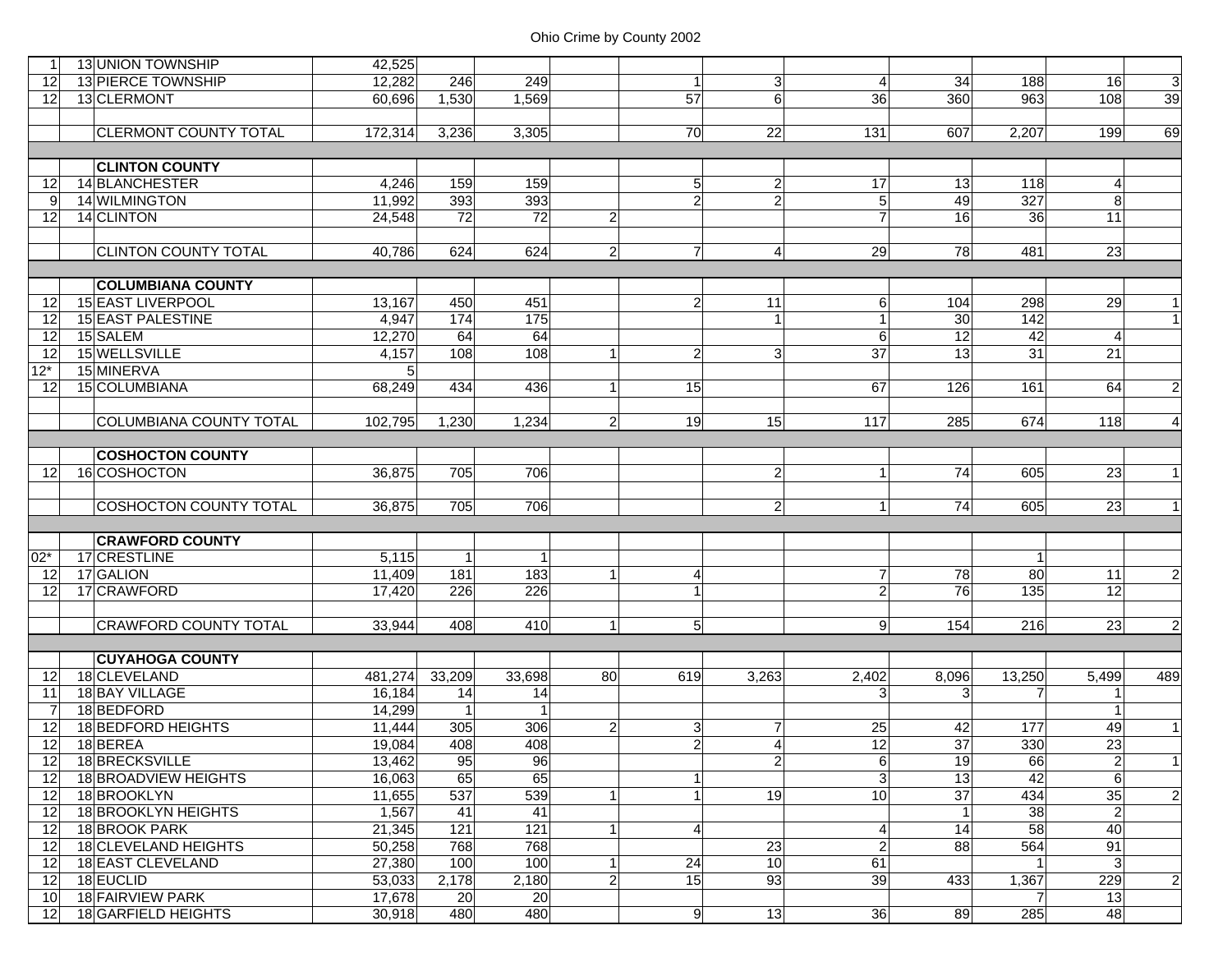| 12              | 18 GATES MILLS               | 2,508     | 19             | 19              |                | $\mathbf{1}$   |                         |                 |                        | $\overline{18}$ |                 |                 |
|-----------------|------------------------------|-----------|----------------|-----------------|----------------|----------------|-------------------------|-----------------|------------------------|-----------------|-----------------|-----------------|
| 12              | 18 HIGHLAND HEIGHTS          | 8,130     | 113            | 113             |                |                | $\overline{c}$          | $\vert$         | 6                      | 100             | 4               |                 |
| $12*$           | 18 HUNTING VALLEY            | 594       | $\mathbf{1}$   | 1               |                |                |                         | $\mathbf{1}$    |                        |                 |                 |                 |
| 12              | 18 INDEPENDENCE              | 7,152     | 51             | $\overline{51}$ |                |                |                         | $\overline{2}$  | 3                      | 33              | 13              |                 |
| 12              | 18 LAKEWOOD                  | 56,986    | 1,376          | 1,381           |                | 11             | 32                      | 37              | 295                    | 908             | 92              | $5\overline{)}$ |
| 12              | 18 LYNDHURST                 | 15,370    | 163            | 165             |                | $\mathbf{1}$   | $\overline{3}$          | $\overline{12}$ | 14                     | 127             | $6\overline{6}$ | $\overline{2}$  |
| 10              | 18 MAPLE HEIGHTS             | 26,313    | 50             | 50              |                |                | $\mathbf{1}$            |                 | 14                     | 25              | 10              |                 |
| 12              | 18 MAYFIELD HEIGHTS          | 19,503    | 263            | 264             |                | $\overline{2}$ | 3 <sup>l</sup>          | 15              | 18                     | 200             | 24              | 1I              |
| 12              | 18 MAYFIELD VILLAGE          | 3,456     | 31             | 31              |                | $\overline{2}$ |                         |                 | 9                      | 17              | 3               |                 |
| 10              | 18 MIDDLEBURG HEIGHTS        | 15,635    | 55             | 55              |                |                |                         | 8               | 6                      | 31              | 10              |                 |
| 12              | 18 NORTH OLMSTED             | 34,318    | 71             | 71              |                | $\mathbf{1}$   |                         | 10              | $\overline{4}$         | $\overline{14}$ | 42              |                 |
| 12              | 18 NORTH ROYALTON            | 28,819    | 30             | 30              |                | 5 <sup>5</sup> |                         | $\overline{5}$  | 5                      | 15              |                 |                 |
| 8               | 18 OAKWOOD VILLAGE           | 3,689     | $\overline{a}$ | $\overline{2}$  |                |                |                         | $\overline{2}$  |                        |                 |                 |                 |
| 12              | 18 OLMSTED FALLS             | 8,010     | 124            | 125             |                | $\mathbf{1}$   |                         | $\overline{A}$  | 14                     | 101             | 4               | $\mathbf{1}$    |
| 12              | 18 PARMA                     | 86,169    | 1,512          | 1,516           | $\overline{2}$ | 10             | 29                      | 51              | 324                    | 987             | 109             | $\overline{4}$  |
| 12              | 18 PARMA HEIGHTS             | 21,789    | 433            | 439             |                | $\overline{7}$ | 9                       | 8               | 63                     | 326             | 20              | $6\phantom{1}$  |
| 12              | 18 RICHMOND HEIGHTS          | 11,009    | 431            | 431             |                |                | 10                      | 5 <sub>5</sub>  | $\overline{19}$        | 366             | 31              |                 |
| 12              | 18 SEVEN HILLS               | 12,152    | 130            | 130             |                |                |                         | $\overline{3}$  | 15                     | 108             | $\overline{4}$  |                 |
| 12              | 18 SHAKER HEIGHTS            | 29,582    | 790            | 794             |                | $\mathbf{1}$   | 33                      | $\overline{14}$ | 125                    | 536             | $\overline{81}$ | $\overline{4}$  |
| 12              | 18 SOLON                     | 21,932    | 342            | 344             |                |                | 3                       | $\overline{2}$  | 50                     | 281             | 6               | $\overline{2}$  |
| 12              | 18 SOUTH EUCLID              | 23,678    | 560            | 577             |                | 8              | 23                      | 11              | $\overline{72}$        | 391             | 55              | 17              |
| 12              | 18 STRONGSVILLE              | 44,122    | 282            | 282             |                | $\mathbf{1}$   | $\overline{\mathbf{4}}$ | 12              | 33                     | 209             | 22              |                 |
| 12              | 18 UNIVERSITY HEIGHTS        | 14,231    | 244            | 244             |                | Δ              | 5                       | 51              | 23                     | 143             | 18              |                 |
| 12              | 18 WALTON HILLS              | 2,415     | 39             | 39              |                |                |                         | $\mathbf{1}$    | 8                      | 25              | $5\overline{)}$ |                 |
| 12              | 18 WARRENSVILLE HEIGHTS      | 15,200    | 504            | 505             |                | 5              | 21                      | 41              | 96                     | 270             | 71              | $\mathbf{1}$    |
| 6               | 18 HIGHLAND HILLS            | 1,627     | $\overline{a}$ | $\overline{2}$  |                |                |                         |                 | $\mathbf{1}$           |                 | $\mathbf{1}$    |                 |
| 12              | 18 WESTLAKE                  | 31,909    | 169            | 169             |                | $\overline{2}$ | $\mathbf{1}$            | $\overline{4}$  | $\overline{28}$        | 121             | 13              |                 |
| 12              | 18 CLEVELAND STATE UNIV      |           | 265            | 265             |                | $\overline{2}$ | $\overline{7}$          |                 | $\mathbf 1$            | 242             | 13              |                 |
| 12              | 18 CLEVELAND METRO PARK      |           | 103            | 114             |                | $\overline{a}$ | $\overline{c}$          | 10 <sup>1</sup> | $\overline{4}$         | 83              | $\overline{2}$  | 11              |
|                 | <b>CUYAHOGA COMMUNITY</b>    |           |                |                 |                |                |                         |                 |                        |                 |                 |                 |
| 12              | 18 COLLEGE                   |           | 93             | 93              |                |                | 1                       |                 | 3                      | 87              |                 |                 |
| 12              | 18 GREATER CLEVELAND RE      |           | 142            | 142             |                | $\overline{a}$ | 15                      | 10              | $\boldsymbol{\Lambda}$ | 84              | 27              |                 |
| $\overline{2}$  | 18 CLEVELAND LAKEFRONT S P   |           | $\overline{2}$ | $\overline{2}$  |                |                |                         | $\overline{2}$  |                        |                 |                 |                 |
|                 |                              |           |                |                 |                |                |                         |                 |                        |                 |                 |                 |
|                 | <b>CUYAHOGA COUNTY TOTAL</b> | 1,331,942 | 46,734         | 47,283          | 92             | 747            | 3,638                   | 2,925           | 10,129                 | 22,474          | 6,729           | 549             |
|                 |                              |           |                |                 |                |                |                         |                 |                        |                 |                 |                 |
|                 | <b>DARKE COUNTY</b>          |           |                |                 |                |                |                         |                 |                        |                 |                 |                 |
| 12              | 19 GREENVILLE                | 13,374    | 418            | 420             |                | $\overline{2}$ | 3                       | 36              | 51                     | 316             | 10 <sup>1</sup> | $\overline{2}$  |
| 12              | 19 ARCANUM                   | 2,089     | 22             | $\overline{22}$ |                | $\overline{1}$ |                         |                 | 7                      | 14              |                 |                 |
| 4               | 19 NEW MADISON               | 822       | $\overline{2}$ | $\overline{c}$  |                |                |                         |                 |                        | $\overline{2}$  |                 |                 |
| $12*$           | 19 BRADFORD                  | 830       |                |                 |                |                |                         |                 |                        |                 |                 |                 |
| 12 <sub>1</sub> | 19 DARKE                     | 33,584    | 274            | 284             |                | 3 <sup>1</sup> | $1\vert$                | 15 <sup>1</sup> | 102                    | 139             | 14              | 10 <sup>1</sup> |
|                 |                              |           |                |                 |                |                |                         |                 |                        |                 |                 |                 |
|                 | <b>DARKE COUNTY TOTAL</b>    | 50,699    | 716            | 728             |                | 6              | $\vert 4 \vert$         | 51              | 160                    | 471             | 24              | 12              |
|                 |                              |           |                |                 |                |                |                         |                 |                        |                 |                 |                 |
|                 | <b>DEFIANCE COUNTY</b>       |           |                |                 |                |                |                         |                 |                        |                 |                 |                 |
| 12              | 20 HICKSVILLE                | 3,671     | 191            | 191             |                |                |                         |                 | 25                     | 162             | $\overline{4}$  |                 |
| 12              | 20 DEFIANCE                  | 19,502    | 322            | 327             |                |                | $\overline{c}$          | $\vert$         | 96                     | 199             | 21              | 5 <sub>5</sub>  |
|                 |                              |           |                |                 |                |                |                         |                 |                        |                 |                 |                 |
|                 | <b>DEFIANCE COUNTY TOTAL</b> | 23,173    | 513            | 518             |                |                | $\overline{c}$          | 4               | 121                    | 361             | 25              | $5\overline{)}$ |
|                 |                              |           |                |                 |                |                |                         |                 |                        |                 |                 |                 |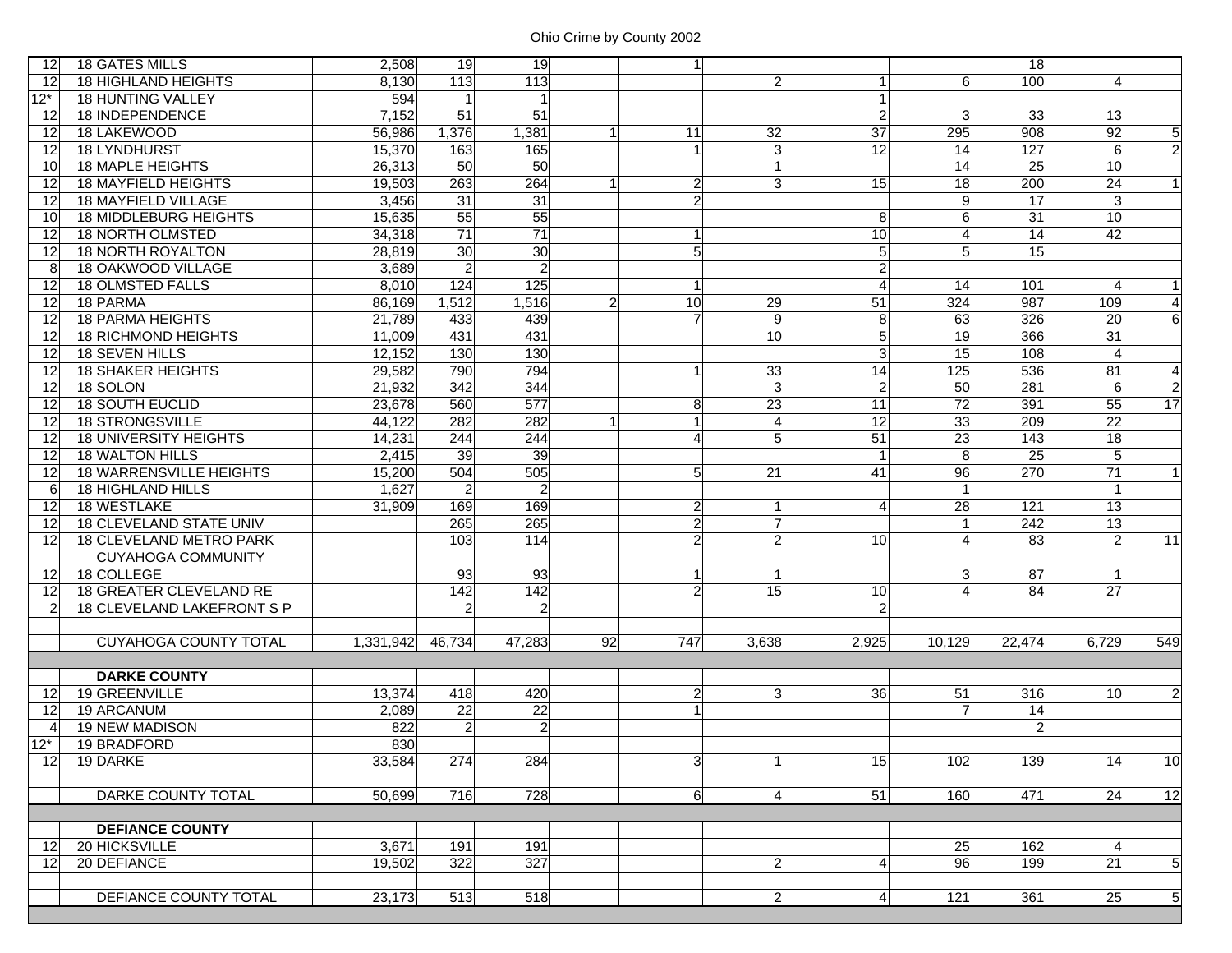|                | <b>DELAWARE COUNTY</b>        |         |                |                |                |                  |                 |                 |                 |                  |                 |                  |
|----------------|-------------------------------|---------|----------------|----------------|----------------|------------------|-----------------|-----------------|-----------------|------------------|-----------------|------------------|
| $12*$          | 21 COLUMBUS                   | 1,902   | 199            | 200            |                | $\overline{2}$   | 11              | $\overline{7}$  | 48              | 108              | 23              | $\mathbf{1}$     |
| 12             | 21 DELAWARE                   | 25,394  | 1,052          | 1,081          | $\overline{2}$ | 41               | 13              | $\overline{31}$ | 196             | 720              | 49              | 29               |
| 12             | 21 POWELL                     | 6,284   | 81             | 81             |                |                  |                 |                 | 9               | 68               | $\mathbf{3}$    |                  |
| 12             | 21 SUNBURY                    | 2,645   | 75             | 75             |                | $\mathbf{1}$     |                 | $\overline{2}$  | 19              | 51               | $\overline{2}$  |                  |
| 12             | 21 GENOA TOWNSHIP             | 11,344  | 226            | 227            | $\overline{2}$ |                  | $\mathbf{1}$    |                 | 35              | 178              | $\overline{9}$  | $\mathbf{1}$     |
| $12*$          | 21 DUBLIN                     | 4,309   | 103            | 104            |                | 1                | $\overline{1}$  |                 | $\overline{17}$ | $\overline{78}$  | $5\overline{)}$ | 1                |
| $12*$          | 21 WESTERVILLE                | 5,935   | 192            | 194            |                | $\mathbf{1}$     | $\mathbf{3}$    | $\overline{a}$  | $\overline{32}$ | $\overline{148}$ | $6 \overline{}$ | $\overline{2}$   |
| 12             | 21 DELAWARE                   | 52,836  | 1,316          | 1,327          | 3 <sup>1</sup> | 5 <sup>1</sup>   | 10              | 11              | 439             | 772              | 76              | 11               |
|                |                               |         |                |                |                |                  |                 |                 |                 |                  |                 |                  |
|                | <b>DELAWARE COUNTY TOTAL</b>  | 110,649 | 3,244          | 3,289          | $\overline{7}$ | 51               | 39              | 56              | 795             | 2,123            | 173             | 45               |
|                |                               |         |                |                |                |                  |                 |                 |                 |                  |                 |                  |
|                | <b>ERIE COUNTY</b>            |         |                |                |                |                  |                 |                 |                 |                  |                 |                  |
| 12             | 22 HURON                      | 8,006   | 148            | 148            |                | 4                |                 |                 | 26              | 112              | 6               |                  |
| 12             | 22 SANDUSKY                   | 28,011  | 2,081          | 2,082          |                | 10               | 37              | 74              | 337             | 1,552            | 70              | $\mathbf{1}$     |
| $12*$          | 22 VERMILION                  | 4,967   | 217            | 218            |                |                  | $\overline{1}$  | $\overline{2}$  | 34              | 168              | 11              | $\mathbf{1}$     |
| 12             | 22 PERKINS TOWNSHIP           | 12,636  | 372            | 373            |                |                  | $\overline{5}$  | 10              | 10              | 344              | 3               | 1                |
| 12             | $22$ ERIE                     | 26,040  | 478            | 485            |                | 1                | 3               | 28              | 158             | 256              | 32              | $\overline{7}$   |
|                |                               |         |                |                |                |                  |                 |                 |                 |                  |                 |                  |
|                | <b>ERIE COUNTY TOTAL</b>      | 79,660  | 3,296          | 3,306          | 1 <sup>1</sup> | 16               | 46              | 114             | 565             | 2,432            | 122             | 10               |
|                |                               |         |                |                |                |                  |                 |                 |                 |                  |                 |                  |
|                | <b>FAIRFIELD COUNTY</b>       |         |                |                |                |                  |                 |                 |                 |                  |                 |                  |
| $12*$          | 23 COLUMBUS                   | 7,492   | 663            | 665            |                | $\overline{7}$   | 35              | 22              | 161             | 361              | 76              | $\overline{2}$   |
| 12             | 23 LANCASTER                  | 35,547  | 1,335          | 1,355          |                | 24               | 35              | 25              | 282             | 890              | 79              | 20               |
| 3              | 23 AMANDA                     | 711     | 17             | 17             |                |                  |                 |                 | 3               | 13               |                 |                  |
| $02*$          | 23 PICKERINGTON               | 9,796   | $\overline{2}$ | $\overline{2}$ |                |                  |                 |                 | $\overline{2}$  |                  |                 |                  |
| $07*$          | <b>23 BUCKEYE LAKE</b>        | 3       |                |                |                |                  |                 |                 |                 |                  |                 |                  |
| 12             | 23 FAIRFIELD                  | 69,946  | 1,001          | 1,018          |                | 16               | 9               | 11              | 390             | 500              | 75              | 17               |
|                |                               |         |                |                |                |                  |                 |                 |                 |                  |                 |                  |
|                | <b>FAIRFIELD COUNTY TOTAL</b> | 123,495 | 3,018          | 3,057          | 1              | 47               | 79              | 58              | 838             | 1,764            | 231             | 39               |
|                |                               |         |                |                |                |                  |                 |                 |                 |                  |                 |                  |
|                | <b>FAYETTE COUNTY</b>         |         |                |                |                |                  |                 |                 |                 |                  |                 |                  |
| 12             | 24 WASHINGTON COURT HOUSE     | 13,606  | 399            | 401            |                | 6                | 11              | $\overline{7}$  | 145             | 214              | 15              | $\overline{2}$   |
| 12             | 24 FAYETTE                    | 14,998  | 663            | 669            |                |                  | 3               | 6               | 196             | 433              | 24              | $6\overline{6}$  |
|                |                               |         |                |                |                |                  |                 |                 |                 |                  |                 |                  |
|                | <b>FAYETTE COUNTY TOTAL</b>   | 28,604  | 1,062          | 1,070          | $\overline{2}$ | $6 \overline{6}$ | 14              | 13              | 341             | 647              | 39              | 8                |
|                |                               |         |                |                |                |                  |                 |                 |                 |                  |                 |                  |
|                | <b>FRANKLIN COUNTY</b>        |         |                |                |                |                  |                 |                 |                 |                  |                 |                  |
| $12*$          | 25 COLUMBUS                   | 706,345 | 65,399         | 65,619         | 80l            | 664              | 3,457           | 2,213           | 15,857          | 35,594           | 7,534           | 220              |
| $02*$          | 25 PICKERINGTON               | 55      |                |                |                |                  |                 |                 |                 |                  |                 |                  |
| 12             | 25 BEXLEY                     | 13,283  | 501            | 506            |                | 2 <sub>l</sub>   | 16              | 1               | 173             | 276              | 33              | $5\overline{)}$  |
| $12*$          | 25 DUBLIN                     | 27,249  | 656            | 661            |                | 8 <sup>1</sup>   | $\vert 4 \vert$ | 4 <sub>l</sub>  | 110             | 495              | 35              | $5 \mid$         |
| 12             | 25 GAHANNA                    | 32,831  | 1,040          | 1,047          |                | 11               | 13              | 12              | 210             | 752              | 42              | $\overline{7}$   |
| 12             | 25 GRANDVIEW HEIGHTS          | 6,736   | 242            | 242            |                |                  | $\overline{5}$  | 10              | $\overline{82}$ | 141              | 4               |                  |
| 8              | 25 GROVE CITY                 | 27,237  | 851            | 852            |                | 13               | 15              | $\overline{12}$ | 100             | 651              | 60              | 1                |
| 12             | 25 HILLIARD                   | 24,375  | 768            | 780            |                | $\mathbf{3}$     | $\overline{4}$  | 8               | 120             | 613              | 20              | 12               |
| $12*$          | 25 REYNOLDSBURG               | 26,547  | 1,001          | 1,011          |                | 6                | 22              | 14              | 146             | 767              | 46              | 10               |
| $12*$          | 25 WESTERVILLE                | 29,595  | 961            | 969            |                | 3                | 15              | 10              | 162             | 738              | 32              | $\boldsymbol{8}$ |
| 12             | 25 WHITEHALL                  | 19,316  | 1,657          | 1,672          |                | 12               | 81              | 26              | 308             | 1,071            | 159             | 15               |
| 12             | 25 WORTHINGTON                | 14,210  | 399            | 401            |                |                  | 10              | 12              | 106             | 249              | $\overline{21}$ | $\overline{2}$   |
| $\overline{2}$ | 25 MINERVA PARK               | 1,296   | $6 \mid$       | 6              |                |                  |                 |                 | $\vert$         | $5\overline{)}$  |                 |                  |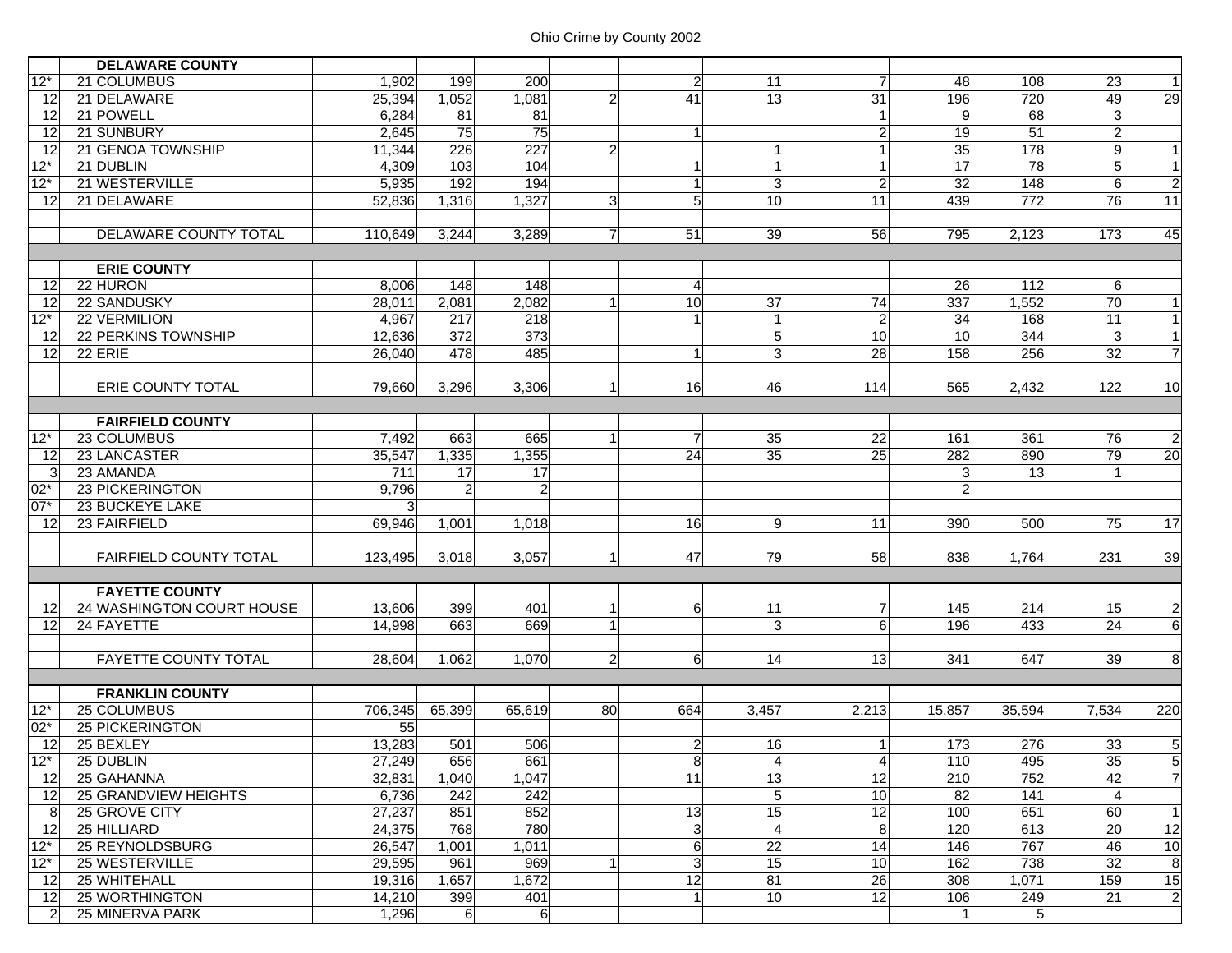| 12           | 25 NEW ALBANY                | 3,733     | 190    | 190    |                |                |                | 13              | 12              | 163             | $\overline{2}$ |                |
|--------------|------------------------------|-----------|--------|--------|----------------|----------------|----------------|-----------------|-----------------|-----------------|----------------|----------------|
| 12           | 25 OHIO STATE UNIVERSITY     |           | 1,289  | 1,297  |                | $\overline{5}$ | 15             | $\overline{5}$  | 307             | 941             | 16             | $\overline{8}$ |
| 12           | 25 CLINTON TOWNSHIP          | 4.314     | 612    | 614    | $\overline{4}$ | $\overline{4}$ | 28             | 13              | 68              | 431             | 64             | $\overline{2}$ |
| 12           | 25 COLUMBUS STATE COMM       |           | 233    | 233    |                |                |                |                 | 5               | 219             | 9              |                |
| 12           | 25 PORT COLUMBUS INTNL       |           | 141    | 141    |                |                | $\overline{2}$ |                 | 6               | 95              | 38             |                |
| 12           | 25 FRANKLIN                  | 90,066    | 4,471  | 4,495  | 6              | 51             | 158            | 75              | 1,015           | 2,711           | 455            | 24             |
|              |                              |           |        |        |                |                |                |                 |                 |                 |                |                |
|              | <b>FRANKLIN COUNTY TOTAL</b> | 1,027,188 | 80,417 | 80,736 | 91             | 783            | 3,845          | 2,428           | 18,788          | 45,912          | 8,570          | 319            |
|              |                              |           |        |        |                |                |                |                 |                 |                 |                |                |
|              | <b>FULTON COUNTY</b>         |           |        |        |                |                |                |                 |                 |                 |                |                |
| 12           | 26 ARCHBOLD                  | 4,316     | 50     | 50     |                |                |                | $\mathbf{1}$    | 15              | 31              | 3 <sup>1</sup> |                |
| 9            | 26 DELTA                     | 2,947     | 16     | 16     |                |                |                |                 | $6\phantom{1}6$ | 9               | $\mathbf{1}$   |                |
| 12           | 26 FAYETTE                   | 1,348     | 55     | 58     |                |                |                |                 | 12              | 43              |                | $\overline{3}$ |
| $12*$        | 26 SWANTON                   | 3,303     | 166    | 166    |                |                |                | $\overline{22}$ | 10              | 126             | 8              |                |
| 9            | 26 WAUSEON                   | 7,134     | 59     | 59     |                | 1              |                |                 | 12              | 46              |                |                |
| 12           | 26 FULTON                    | 23,289    | 377    | 384    |                | $\mathbf{2}$   | $\overline{3}$ | 6               | 123             | 187             | 56             | $\overline{7}$ |
|              |                              |           |        |        |                |                |                |                 |                 |                 |                |                |
|              | <b>FULTON COUNTY TOTAL</b>   | 42,337    | 723    | 733    |                | $\mathbf{3}$   | 3 <sup>1</sup> | 29              | 178             | 442             | 68             | 10             |
|              |                              |           |        |        |                |                |                |                 |                 |                 |                |                |
|              | <b>GALLIA COUNTY</b>         |           |        |        |                |                |                |                 |                 |                 |                |                |
| 12           | 27 GALLIA                    | 27,050    | 799    | 807    | 1              | 10             | $\overline{5}$ | 5 <sup>1</sup>  | 336             | 390             | 52             | 8              |
|              |                              |           |        |        |                |                |                |                 |                 |                 |                |                |
|              | <b>GALLIA COUNTY TOTAL</b>   | 27,050    | 799    | 807    | $\mathbf{1}$   | 10             | 5 <sub>l</sub> | 5               | 336             | 390             | 52             | 8              |
|              | <b>GEAUGA</b>                |           |        |        |                |                |                |                 |                 |                 |                |                |
| $12*$        | 28 HUNTING VALLEY            | 145       |        |        |                |                |                |                 |                 |                 |                |                |
| 12           | 28 CHARDON                   | 5,187     | 83     | 83     |                |                |                |                 | 6               | 76              | 1              |                |
| 12           | 28 MIDDLEFIELD               | 2,246     | 55     | 56     |                |                |                | $\overline{2}$  | $\overline{2}$  | $\overline{46}$ | 5 <sub>1</sub> |                |
| 12           | 28 SOUTH RUSSELL             | 4,046     | 35     | 35     |                |                |                | 3               | $\overline{4}$  | $\overline{28}$ |                |                |
| $\mathbf{1}$ | 28 CHESTER TOWNSHIP          | 11,018    |        |        |                |                |                |                 |                 |                 |                |                |
| 12           | 28 BAINBRIDGE TOWNSHIP       | 10,966    | 266    | 266    |                | 3 <sup>1</sup> |                | 12              | 35              | 209             | $\overline{7}$ |                |
| 3            | 28 GEAUGA                    | 50.819    | 44     | 44     |                | $\mathbf{2}$   |                |                 | 13              | 26              | 3 <sup>1</sup> |                |
|              |                              |           |        |        |                |                |                |                 |                 |                 |                |                |
|              | <b>GEAUGA COUNTY TOTAL</b>   | 84,427    | 483    | 484    |                | 5 <sup>1</sup> |                | 17              | 60              | 385             | 16             | $\mathbf{1}$   |
|              |                              |           |        |        |                |                |                |                 |                 |                 |                |                |
|              | <b>GREENE COUNTY</b>         |           |        |        |                |                |                |                 |                 |                 |                |                |
| 12           | 29 FAIRBORN                  | 32,244    | 1,672  | 1,680  |                | 26             | 27             | 33              | 277             | 1,211           | 97             | 8 <sup>1</sup> |
| 12           | 29 XENIA                     | 24,309    | 1,259  | 1,264  |                | $\overline{4}$ | 27             | $\mathbf{1}$    | 189             | 1,011           | 27             | 5              |
| 12           | 29 YELLOW SPRINGS            | 3,783     | 177    | 177    |                |                |                | $\mathbf{3}$    | 11              | 156             | 6              |                |
| 12           | 29 BELLBROOK                 | 7,051     | 83     | 83     |                |                | $\mathbf{1}$   |                 | 10              | 68              | 4              |                |
| 12           | 29 BEAVERCREEK               | 38,212    | 1,544  | 1,553  |                | 14             | 24             | 8               | 156             | 1,258           | 84             | 9              |
| 12           | 29 WRIGHT STATE UNIVERSITY   |           | 279    | 280    |                | $2\vert$       | 3 <sup>1</sup> | 2               | 19              | 233             | 20             | -1 I           |
| 12           | 29 SUGARCREEK TOWNSHIP       | 6,659     | 144    | 144    |                |                | $\overline{5}$ |                 | 5               | 129             | 5 <sub>l</sub> |                |
| 12           | 29 GREENE                    | 36,515    | 398    | 401    |                | 14             | $\overline{2}$ | 3 <sup>1</sup>  | 107             | 247             | 25             | $\overline{3}$ |
|              |                              |           |        |        |                |                |                |                 |                 |                 |                |                |
|              | <b>GREENE COUNTY TOTAL</b>   | 148,773   | 5,556  | 5,582  |                | 61             | 89             | 50              | 774             | 4,313           | 268            | 26             |
|              |                              |           |        |        |                |                |                |                 |                 |                 |                |                |
|              | <b>GUERNSEY COUNTY</b>       |           |        |        |                |                |                |                 |                 |                 |                |                |
| 12           | 30 CAMBRIDGE                 | 11,589    | 1,074  | 1,075  |                | 10             | 12             | 46              | 184             | 760             | 62             | 1              |
| 3            | 30 BYESVILLE                 | 2,589     |        |        |                |                |                |                 |                 |                 |                |                |
|              |                              |           |        |        |                |                |                |                 |                 |                 |                |                |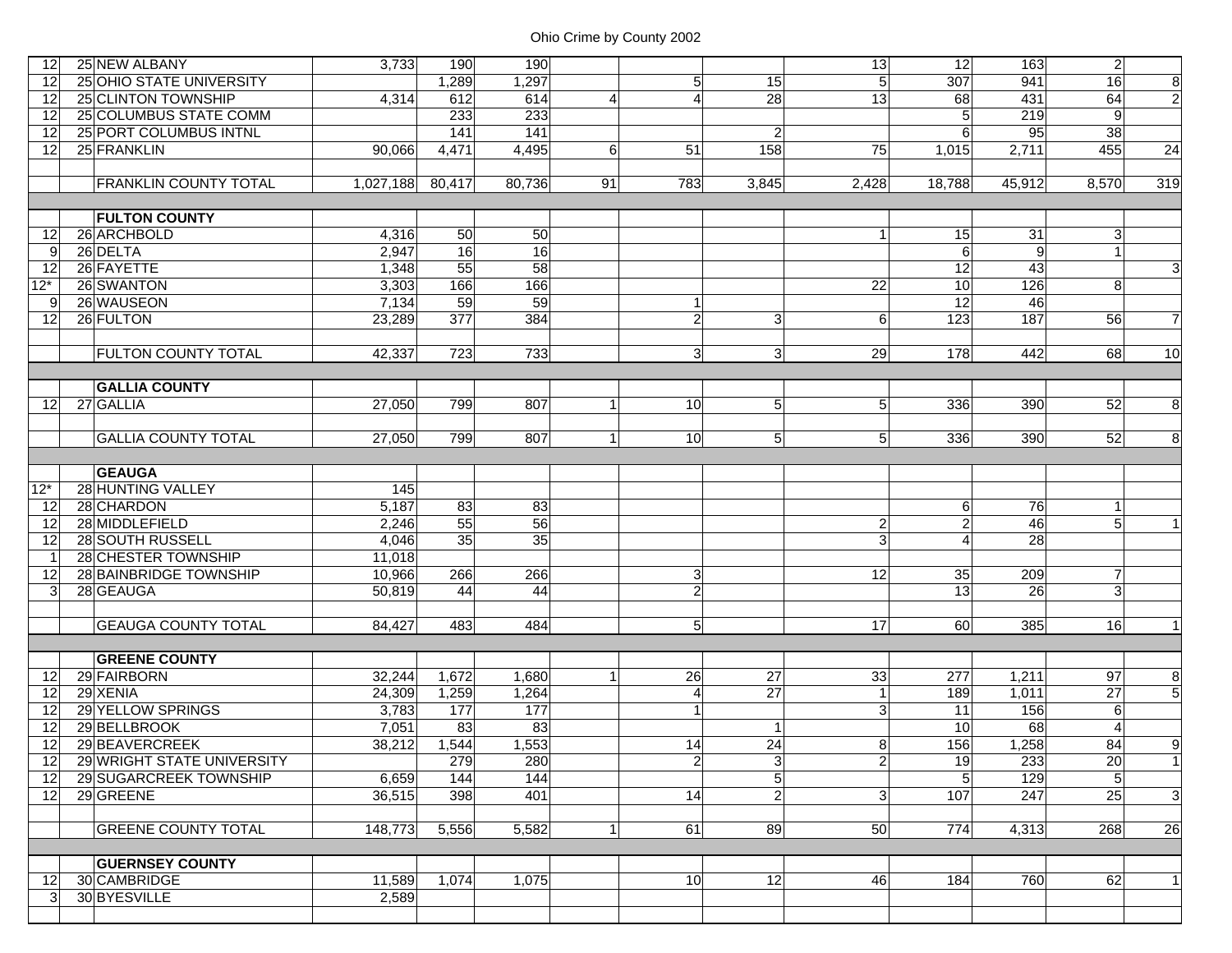|                | <b>GUERNSEY COUNTY TOTAL</b> | 14,178  | 1,074       | 1,075            |                | 10 <sup>1</sup>        | $\overline{12}$ | 46             | 184             | 760              | 62              | 1                       |
|----------------|------------------------------|---------|-------------|------------------|----------------|------------------------|-----------------|----------------|-----------------|------------------|-----------------|-------------------------|
|                |                              |         |             |                  |                |                        |                 |                |                 |                  |                 |                         |
|                | <b>HAMILTON COUNTY</b>       |         |             |                  |                |                        |                 |                |                 |                  |                 |                         |
| 12             | 31 CINCINNATI                | 333,273 | 28,351      | 28,803           | 70             | 350                    | 2,393           | 1,437          | 6,431           | 14,132           | 3,538           | 452                     |
| $12*$          | 31 MILFORD                   | 35      | $\mathbf 1$ |                  |                |                        |                 |                |                 | 1                |                 |                         |
| -7             | 31 ADDYSTON                  | 1,016   | 30          | 30               |                | $\overline{2}$         |                 | $\overline{2}$ | 11              | 14               | 1               |                         |
| 12             | 31 AMBERLEY VILLAGE          | 3,445   | 29          | 29               |                |                        | $\overline{c}$  |                | $\overline{7}$  | 19               |                 |                         |
| 12             | 31 CLEVES                    | 2,807   | 127         | 129              |                |                        |                 | 20             | $\overline{11}$ | 94               |                 | $\overline{a}$          |
| 12             | 31 DEER PARK                 | 6,018   | 174         | 175              |                |                        |                 | $\overline{4}$ | 23              | 137              | 8               | $\mathbf{1}$            |
| 12             | 31 DELHI TOWNSHIP            | 30,241  | 498         | 498              | $\mathbf 1$    |                        | 8               | 8              | 54              | 404              | 22              |                         |
| 12             | 31 FAIRFAX                   | 1,949   | 78          | $\overline{78}$  |                |                        | دى              | $\overline{3}$ | $\overline{7}$  | $\overline{55}$  | 10              |                         |
| 12             | 31 FOREST PARK               | 19,580  | 727         | 729              |                | 8                      | 26              | 8              | 96              | 549              | 40              | $\overline{c}$          |
| 12             | 31 GLENDALE                  | 2,201   | 28          | $\overline{28}$  |                |                        |                 | $\overline{4}$ | $\overline{4}$  | 18               | $\mathbf{1}$    |                         |
| 12             | 31 GOLF MANOR                | 4,023   | 130         | $\overline{131}$ |                |                        | 11              | 17             | $\overline{16}$ | $\overline{57}$  | 28              | $\mathbf{1}$            |
| $\overline{1}$ | 31 HARRISON                  | 7,532   | 39          | 39               |                |                        |                 |                | 3               | $\overline{34}$  |                 |                         |
| 12             | 31 INDIAN HILL               | 5,942   | 48          | 50               |                |                        |                 |                | 14              | $\overline{34}$  |                 | $\overline{\mathbf{c}}$ |
| 12             | 31 LOCKLAND                  | 3,729   | 162         | 164              |                |                        | 10              | 5 <sup>5</sup> | $\overline{36}$ | 91               | 19              | $\overline{2}$          |
| 12             | 31 MADEIRA                   | 8,977   | 90          | 91               |                |                        | $\mathbf{1}$    |                | 13              | 71               | 3               |                         |
| 12             | 31 MARIEMONT                 | 3,428   | 74          | 74               |                |                        | $\mathbf{1}$    |                | 3               | 64               | 5               |                         |
| 12             | 31 MONTGOMERY                | 10,224  | 235         | 235              |                |                        | 6               | $\mathbf{3}$   | $\overline{22}$ | 193              | 11              |                         |
| 12             | 31 MOUNT HEALTHY             | 7,192   | 334         | 335              | $\overline{2}$ | Δ                      | 11              | 9              | 48              | 241              | 19              | $\mathbf{1}$            |
| 12             | 31 NEWTOWN                   | 2,435   | 86          | 86               |                |                        | $\overline{2}$  | $\overline{3}$ | 21              | 54               | 5               |                         |
| 12             | 31 NORTH COLLEGE HILL        | 10,143  | 610         | 615              |                | $\boldsymbol{\Lambda}$ | 29              | 16             | $\overline{97}$ | $\overline{413}$ | 51              | 5                       |
| 12             | 31 NORWOOD                   | 21,805  | 1,553       | 1,555            | $\overline{1}$ | $\overline{21}$        | 65              | 39             | 197             | 1,128            | 102             | $\overline{2}$          |
| 12             | 31 READING                   | 11,359  | 332         | 337              | 3              | 8                      | 8               | 11             | 49              | 226              | $\overline{27}$ | $\overline{5}$          |
| 12             | 31 ST. BERNARD               | 4,954   | 181         | 181              |                |                        | 10              | 18             | $\overline{15}$ | 120              | 18              |                         |
| $12*$          | 31 SHARONVILLE               | 11,648  | 605         | 609              | 1              | $\overline{4}$         | 12              | 8              | 61              | 476              | 43              | $\overline{4}$          |
| 12             | 31 SILVERTON                 | 5,209   | 240         | 243              |                |                        | 5               | $\overline{2}$ | 59              | 135              | 39              | 3                       |
| 12             | 31 SPRINGDALE                | 10,626  | 1,229       | 1,232            |                | 6                      | 35              | $\overline{5}$ | 59              | 1,042            | 82              | $\overline{3}$          |
| 12             | 31 SPRINGFIELD TOWNSHIP      | 37,759  | 822         | 822              |                | 3                      | $\overline{21}$ | 25             | 187             | 524              | 62              |                         |
| 12             | 31 WOODLAWN                  | 2,833   | 212         | $\overline{215}$ |                |                        | 5               | $\overline{7}$ | 31              | 154              | $\overline{14}$ | ω                       |
| 12             | 31 WYOMING                   | 8,311   | 95          | 95               |                |                        | 3               |                | 17              | 65               | 9               |                         |
| 12             | 31 UNIVERSITY OF CINCINNATI  |         | 586         | 590              |                | $\overline{c}$         | $\overline{3}$  |                | 92              | 482              | 6               | 4                       |
| 12             | 31 HAMILTON COUNTY PARK      |         | 53          | 54               |                | 1                      |                 |                |                 | 49               |                 | $\overline{1}$          |
| 12             | 31 HAMILTON                  | 223,146 | 7.804       | 7,874            | 3              | 54                     | 153             | 86             | 1,038           | 6,117            | 353             | 70                      |
|                |                              |         |             |                  |                |                        |                 |                |                 |                  |                 |                         |
|                | <b>HAMILTON COUNTY TOTAL</b> | 801,840 | 45,563      | 46,127           | 81             | 475                    | 2,828           | 1,745          | 8,723           | 27,193           | 4,518           | 564                     |
|                |                              |         |             |                  |                |                        |                 |                |                 |                  |                 |                         |
|                | <b>HANCOCK COUNTY</b>        |         |             |                  |                |                        |                 |                |                 |                  |                 |                         |
| 12             | 32 FINDLAY                   | 39,201  | 1,495       | 1,495            |                | 11                     | 14              | 16             | 224             | 1,195            | 35              |                         |
|                |                              |         |             |                  |                |                        |                 |                |                 |                  |                 |                         |
|                | <b>HANCOCK COUNTY TOTAL</b>  | 39,201  | 1,495       | 1,495            |                | 11                     | 14              | 16             | 224             | 1,195            | 35              |                         |
|                |                              |         |             |                  |                |                        |                 |                |                 |                  |                 |                         |
|                | <b>HARDIN COUNTY</b>         |         |             |                  |                |                        |                 |                |                 |                  |                 |                         |
| 12             | 33 HARDIN                    | 16,639  | 277         | $\overline{277}$ |                |                        | $\overline{1}$  | $\overline{2}$ | 74              | 185              | 15              |                         |
|                |                              |         |             |                  |                |                        |                 |                |                 |                  |                 |                         |
|                | <b>HARDIN COUNTY TOTAL</b>   | 16,639  | 277         | 277              |                |                        | -1              | $\overline{2}$ | 74              | 185              | 15              |                         |
|                |                              |         |             |                  |                |                        |                 |                |                 |                  |                 |                         |
|                | <b>HARRISON COUNTY</b>       |         |             |                  |                |                        |                 |                |                 |                  |                 |                         |
| 12             | 34 CADIZ                     | 3,328   | 32          | 33               | 1              |                        |                 |                | 13              | 17               | 1               | 1                       |
| 12             | 34 HARRISON                  | 12,623  | 100         | 101              |                |                        | $\mathbf{1}$    | $\vert$        | 40              | 50               | $\overline{8}$  | $\overline{1}$          |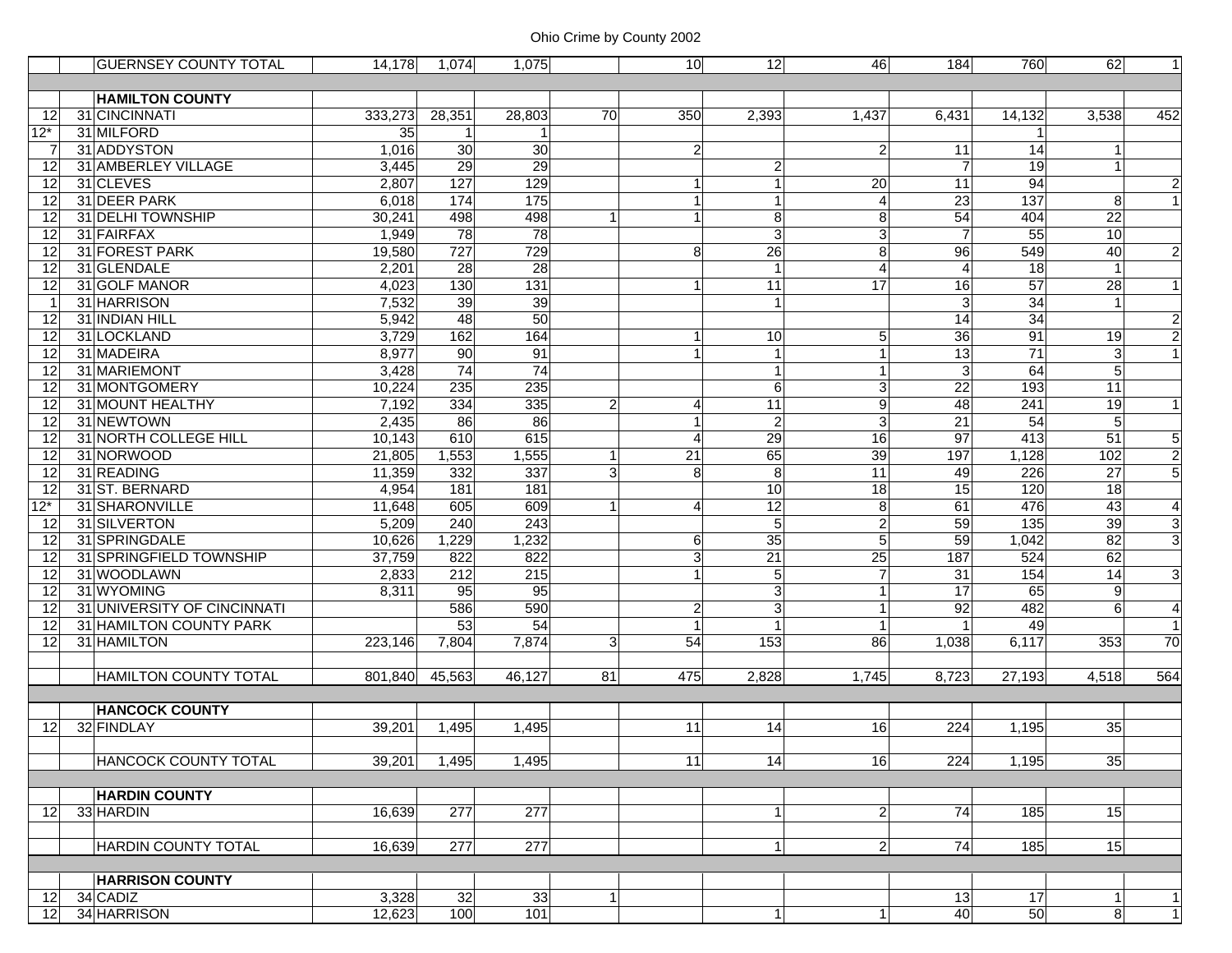|                 | <b>HARRISON COUNTY TOTAL</b> | 15,951 | 132            | 134              |                        |                | $\mathbf{1}$   | 1 <sup>1</sup> | 53                      | 67              | 9               | $\overline{2}$ |
|-----------------|------------------------------|--------|----------------|------------------|------------------------|----------------|----------------|----------------|-------------------------|-----------------|-----------------|----------------|
|                 |                              |        |                |                  |                        |                |                |                |                         |                 |                 |                |
|                 | <b>HENRY COUNTY</b>          |        |                |                  |                        |                |                |                |                         |                 |                 |                |
| 8               | 35 NAPOLEON                  | 9,374  | 268            | 270              |                        | $\overline{4}$ | $\mathbf{2}$   | $\overline{2}$ | 98                      | 160             | $\overline{a}$  | $\overline{2}$ |
| 8               | 35 DESHLER                   | 1,842  | 15             | 15               |                        |                |                |                | 5                       | $\overline{10}$ |                 |                |
|                 | 35 MCCLURE                   | 765    |                |                  |                        |                |                |                |                         |                 |                 |                |
| 12              | 35 HENRY                     | 14,779 | 139            | 140              |                        | $\mathbf{1}$   |                | 22             | 35                      | 76              | 5               | $\mathbf{1}$   |
|                 | <b>HENRY COUNTY TOTAL</b>    | 26,760 | 422            | 425              |                        | 5 <sub>l</sub> | $\overline{2}$ | 24             | 138                     | 246             | $\overline{7}$  | $\overline{3}$ |
|                 |                              |        |                |                  |                        |                |                |                |                         |                 |                 |                |
|                 | <b>HIGHLAND COUNTY</b>       |        |                |                  |                        |                |                |                |                         |                 |                 |                |
| 12              | 36 GREENFIELD                | 4,936  | 656            | 656              |                        | $\overline{2}$ | $\sqrt{3}$     | 127            | 67                      | 435             | 21              |                |
| 12              | 36 HILLSBORO                 | 6,407  | 221            | $\overline{222}$ | $\boldsymbol{\Lambda}$ |                | $\mathbf{1}$   | 6              | 53                      | 153             | $\overline{4}$  | $\overline{1}$ |
| 12              | 36 HIGHLAND                  | 28,517 | 404            | 408              |                        | $\mathbf{1}$   |                | 34             | 115                     | 233             | $\overline{21}$ | $\overline{4}$ |
|                 | <b>HIGHLAND COUNTY TOTAL</b> | 39,860 | 1,281          | 1,286            | 5                      | 3              | $\vert$        | 167            | 235                     | 821             | 46              | $\overline{5}$ |
|                 |                              |        |                |                  |                        |                |                |                |                         |                 |                 |                |
|                 | <b>HOCKING COUNTY</b>        |        |                |                  |                        |                |                |                |                         |                 |                 |                |
| 12              | 37 LOGAN                     | 6,745  | 435            | 435              |                        | 4              | $\overline{c}$ | 3 <sup>1</sup> | 64                      | 342             | 20              |                |
| 12              | 37 HOCKING                   | 21,665 | 284            | 288              |                        | 4              |                | 8              | 123                     | 120             | 28              | $\overline{4}$ |
|                 |                              |        |                |                  |                        |                |                |                |                         |                 |                 |                |
|                 | <b>HOCKING COUNTY TOTAL</b>  | 28,410 | 719            | 723              | 1                      | 8              | $\overline{c}$ | 11             | 187                     | 462             | 48              | $\overline{4}$ |
|                 |                              |        |                |                  |                        |                |                |                |                         |                 |                 |                |
|                 | <b>HOLMES COUNTY</b>         |        |                |                  |                        |                |                |                |                         |                 |                 |                |
| $01*$           | 38 BALTIC                    | 114    |                |                  |                        |                |                |                |                         |                 |                 |                |
| 12              | 38 HOLMES                    | 35,659 | 236            | 239              |                        | $\mathbf{1}$   |                | 10             | 82                      | 130             | 13              | $\mathbf{3}$   |
|                 | <b>HOLMES COUNTY TOTAL</b>   | 35,773 | 236            | 239              |                        | $\mathbf{1}$   |                | 10             | 82                      | 130             | 13              | $\mathbf{3}$   |
|                 |                              |        |                |                  |                        |                |                |                |                         |                 |                 |                |
|                 | <b>HURON COUNTY</b>          |        |                |                  |                        |                |                |                |                         |                 |                 |                |
| 12              | 39 NORWALK                   | 16,335 | 459            | 463              |                        |                | 3 <sup>1</sup> | $\mathbf{1}$   | 80                      | 364             | 11              | $\overline{4}$ |
| 12              | 39 WILLARD                   | 6,847  | 495            | 498              |                        | $\mathbf{1}$   | $\mathbf{1}$   | $\overline{4}$ | $\overline{47}$         | 420             | 22              | $\overline{3}$ |
| $03*$           | 39 BELLEVUE                  | 3,864  | 11             | $\overline{11}$  |                        |                |                |                | $\overline{2}$          | 8               |                 |                |
| 4               | 39 GREENWICH                 | 1,534  | $\overline{2}$ | $\overline{2}$   |                        |                |                |                |                         | $\overline{2}$  |                 |                |
| $\overline{7}$  | 39 MONROEVILLE               | 1,442  | $\overline{5}$ | 5                |                        |                |                |                | $\overline{\mathbf{c}}$ | 3               |                 |                |
| 08*             | 39 PLYMOUTH                  | 854    | $\overline{4}$ | $\overline{a}$   |                        |                |                |                | $\overline{1}$          | 3 <sup>l</sup>  |                 |                |
| 12              | 39 HURON                     | 28,968 | 363            | 364              | -1                     | $\mathbf{1}$   | 3              | 17             | 128                     | 186             | 27              | $\mathbf{1}$   |
|                 | HURON COUNTY TOTAL           | 59,844 | 1,339          | 1,347            | 1                      | $\overline{2}$ | $\overline{7}$ | 23             | 260                     | 986             | <b>60</b>       | 8              |
|                 |                              |        |                |                  |                        |                |                |                |                         |                 |                 |                |
|                 | <b>JACKSON COUNTY</b>        |        |                |                  |                        |                |                |                |                         |                 |                 |                |
| 2               | 40 JACKSON                   | 6,221  | 35             | 35               |                        | $\overline{2}$ |                | 3 <sup>2</sup> | $\overline{2}$          | 25              | 3               |                |
| 12              | 40 WELLSTON                  | 6,115  | 236            | 236              |                        |                | $\mathbf{1}$   | 10             | 45                      | 173             | $\overline{7}$  |                |
| 12              | 40 JACKSON                   | 20,501 | 209            | 213              |                        | 1              |                | $\overline{1}$ | 91                      | 89              | 27              | $\overline{4}$ |
|                 |                              |        |                |                  |                        |                |                |                |                         |                 |                 |                |
|                 | JACKSON COUNTY TOTAL         | 32,837 | 480            | 484              |                        | 3              | $\mathbf{1}$   | 14             | 138                     | 287             | 37              | $\overline{4}$ |
|                 |                              |        |                |                  |                        |                |                |                |                         |                 |                 |                |
|                 | <b>JEFFERSON COUNTY</b>      |        |                |                  |                        |                |                |                |                         |                 |                 |                |
| 12 <sub>l</sub> | 41 STEUBENVILLE              | 19,129 | 1,227          | 1,229            |                        | 16             | 46             | 96             | 150                     | 851             | 68              | $\overline{2}$ |
| 12 <sup>1</sup> | 41 MINGO JUNCTION            | 3,653  | 82             | 82               |                        |                | $\mathbf{1}$   | 16             | 17                      | 43              | $\overline{5}$  |                |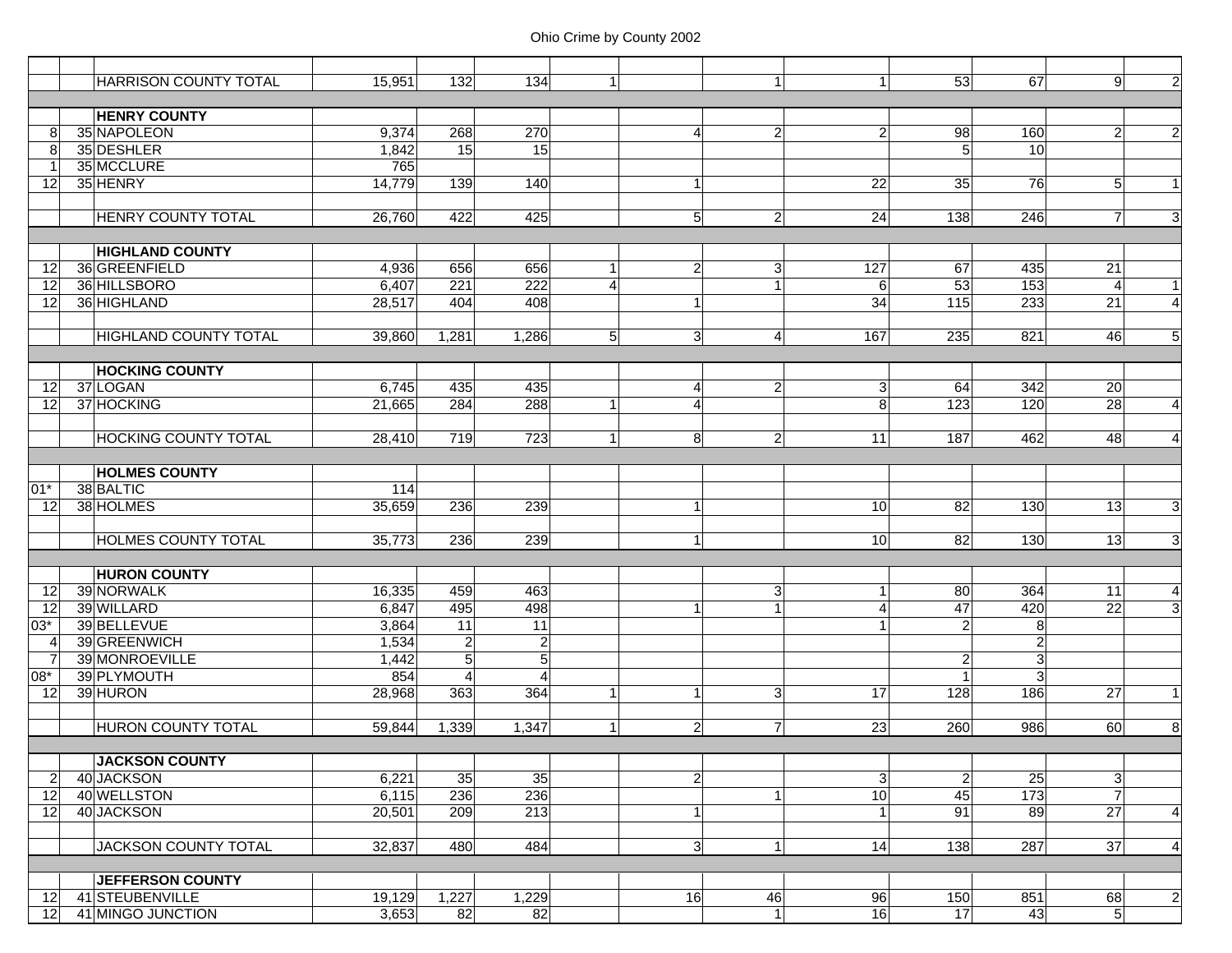| 12              | 41 TORONTO                | 5,710   | 100              | 100             | 1 <sup>1</sup>       | 1               | 7 <sup>1</sup> | 14              | 75              | $\mathbf{2}$    |                |
|-----------------|---------------------------|---------|------------------|-----------------|----------------------|-----------------|----------------|-----------------|-----------------|-----------------|----------------|
| 12              | 41 WINTERSVILLE           | 4,091   | 101              | 101             |                      |                 |                | 12              | 86              | $\overline{3}$  |                |
| $12 \,$         | 41 JEFFERSON              | 41,755  | $\overline{312}$ | 312             | $\overline{4}$       | 11              | 34             | 79              | 153             | 31              |                |
|                 |                           |         |                  |                 |                      |                 |                |                 |                 |                 |                |
|                 | JEFFERSON COUNTY TOTAL    | 74,338  | 1,822            | 1,824           | 21                   | 59              | 153            | 272             | 1,208           | 109             | $\overline{2}$ |
|                 |                           |         |                  |                 |                      |                 |                |                 |                 |                 |                |
|                 | <b>KNOX COUNTY</b>        |         |                  |                 |                      |                 |                |                 |                 |                 |                |
| $12 \,$         | 42 FREDERICKTOWN          | 2,443   | 48               | 48              | $\overline{2}$       | 1               | 11             | 11              | 33              |                 |                |
|                 |                           |         |                  |                 |                      |                 |                |                 |                 |                 |                |
|                 | <b>KNOX COUNTY TOTAL</b>  | 2,443   | 48               | 48              | $\overline{2}$       | $\mathbf{1}$    | 1 <sup>1</sup> | 11              | 33              |                 |                |
|                 |                           |         |                  |                 |                      |                 |                |                 |                 |                 |                |
|                 | <b>LAKE COUNTY</b>        |         |                  |                 |                      |                 |                |                 |                 |                 |                |
| 12              | 43 EASTLAKE               | 20,376  | 391              | 394             | $\overline{2}$       | $\overline{7}$  | 5 <sup>1</sup> | 51              | 294             | 32              | 3              |
| - 1             | 43 FAIRPORT HARBOR        | 3,199   | 8                | 8               |                      |                 |                |                 | 8 <sup>1</sup>  |                 |                |
| 12              | 43 KIRTLAND HILLS         | 601     | $\overline{7}$   |                 |                      |                 |                |                 |                 |                 |                |
| 12              | 43 MENTOR                 | 50,579  | 1,578            | 1,585           | 8                    | 20              | 17             | 162             | 1,284           | 87              | $\overline{7}$ |
| 12              | 43 MENTOR-ON-THE-LAKE     | 8,176   | 93               | 93              |                      | 1               | 6              | 12              | $\overline{71}$ | 3               |                |
| 12              | 43 WAITE HILL             | 448     | $\mathbf{1}$     |                 |                      |                 |                |                 |                 |                 |                |
| -9              | 43 WICKLIFFE              | 13,565  | $\overline{11}$  | $\overline{11}$ |                      |                 |                |                 |                 | 11              |                |
| 12              | 43 WILLOUGHBY             | 22,757  | 421              | 421             | $\overline{4}$       | 11              | 11             | 58              | 299             | 38              |                |
| 12              | 43 WILLOWICK              | 14,447  | 282              | 282             |                      | $\sqrt{5}$      | 11             | 57              | 174             | 34              |                |
| 12              | 43 MADISON TOWNSHIP       | 15,574  | 398              | 401             |                      | $\overline{4}$  | 24             | 45              | 308             | 17              | $\mathbf{3}$   |
|                 | <b>LAKELAND COMMUNITY</b> |         |                  |                 |                      |                 |                |                 |                 |                 |                |
| 12              | 43 COLLEGE                |         | 22               | 22              |                      |                 | 3              |                 | 19              |                 |                |
| 12              | 43 KIRTLAND               | 6,710   | 82               | 82              | 3                    |                 | 3 <sup>1</sup> | 17              | 56              | $\overline{3}$  |                |
|                 |                           |         |                  |                 |                      |                 |                |                 |                 |                 |                |
|                 | <b>LAKE COUNTY TOTAL</b>  | 156,432 | 3,294            | 3,307           | 18                   | 48              | 80             | 402             | 2,521           | 225             | 13             |
|                 |                           |         |                  |                 |                      |                 |                |                 |                 |                 |                |
|                 | <b>LAWRENCE COUNTY</b>    |         |                  |                 |                      |                 |                |                 |                 |                 |                |
| 12 <sup>°</sup> | 44 LAWRENCE               | 51,415  | 297              | 297             | $\overline{4}$       | 1               | 13             | 87              | 159             | 33              |                |
|                 |                           |         |                  |                 |                      |                 |                |                 |                 |                 |                |
|                 | LAWRENCE COUNTY TOTAL     | 51,415  | 297              | 297             | $\overline{4}$       | $\mathbf{1}$    | 13             | 87              | 159             | 33              |                |
|                 |                           |         |                  |                 |                      |                 |                |                 |                 |                 |                |
|                 | <b>LICKING COUNTY</b>     |         |                  |                 |                      |                 |                |                 |                 |                 |                |
| 12              | 45 NEWARK                 | 46,556  | 2,609            | 2,642           | 20<br>$\overline{2}$ | $\overline{41}$ | 37             | 552             | 1,853           | 104             | 33             |
| $12*$           | 45 REYNOLDSBURG           | 5,715   | 215              | 217             |                      | 5               | 3 <sup>1</sup> | 31              | 165             | 10              | $\overline{2}$ |
| 12              | 45 GRANVILLE              | 3,186   | 48               | 50              |                      |                 |                | $\overline{7}$  | 40              | $\overline{1}$  | $\overline{c}$ |
| 11              | 45 HEATH                  | 8,579   | 417              | 420             | $\overline{3}$       | 5               | 1 <sup>1</sup> | 28              | 370             | 10              | دى             |
| 12              | 45 HEBRON                 | 2,047   | 84               | 84              |                      |                 |                | 10              | 70              | $\mathbf{3}$    |                |
| 12              |                           |         |                  |                 |                      |                 |                |                 |                 |                 |                |
|                 | 45 JOHNSTOWN              | 3,461   | 99               | 100             |                      |                 | 1 <sup>1</sup> | $6\phantom{1}6$ | 83              | 9               | $\mathbf{1}$   |
| $\overline{2}$  | 45 PATASKALA              | 10,310  | 3                | 3               |                      |                 |                |                 | 3 <sup>l</sup>  |                 |                |
| $07*$           | 45 BUCKEYE LAKE           | 3,064   | 16               | 16              | 8 <sup>2</sup>       | $2\vert$        | $2\vert$       | $\overline{2}$  | 1               | $\vert$ 1       |                |
| 12              | 45 LICKING                | 58,133  | 811              | 818             | $\overline{2}$       | $\overline{3}$  | $\overline{8}$ | 174             | 577             | 47              | $\overline{7}$ |
|                 |                           |         |                  |                 |                      |                 |                |                 |                 |                 |                |
|                 | LICKING COUNTY TOTAL      | 141,051 | 4,302            | 4,350           | $\overline{2}$<br>35 | 56              | 52             | 810             | 3,162           | 185             | 48             |
|                 |                           |         |                  |                 |                      |                 |                |                 |                 |                 |                |
|                 | <b>LOGAN COUNTY</b>       |         |                  |                 |                      |                 |                |                 |                 |                 |                |
| 12              | 46 BELLEFONTAINE          | 13,147  | 638              | 638             | $\overline{7}$       | $\overline{7}$  | 3              | 126             | 475             | 20              |                |
| 12 <sup>°</sup> | 46 LOGAN                  | 33,134  | 446              | 446             | $\mathbf{2}$         |                 | 25             | 122             | 267             | 30 <sub>l</sub> |                |
|                 | <b>LOGAN COUNTY TOTAL</b> | 46,281  | 1,084            | 1,084           | 9                    | $\overline{7}$  | 28             | 248             | 742             | 50              |                |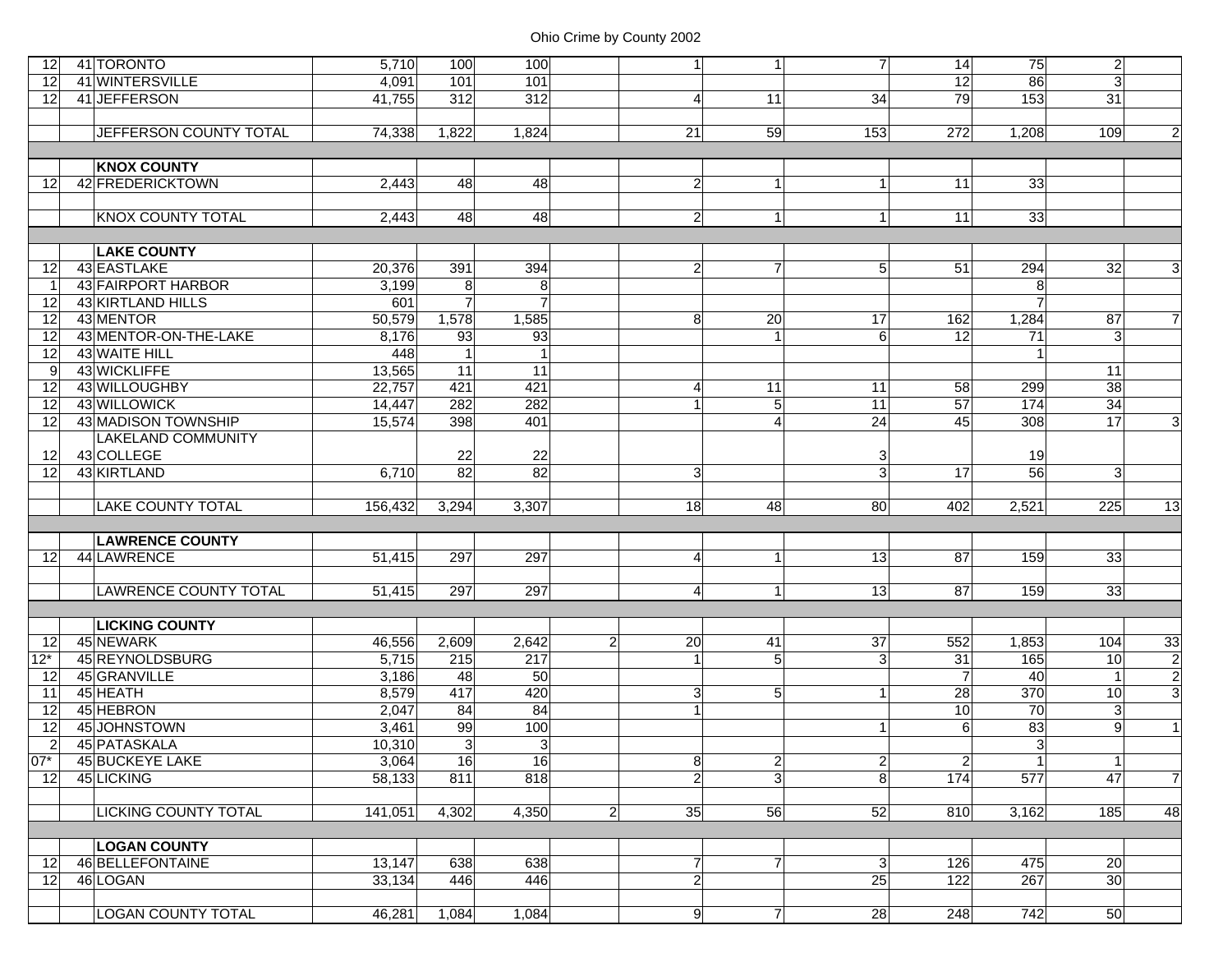|                | <b>LORAIN COUNTY</b>           |         |                   |                |                 |                |                                |                |                 |                  |                |                 |
|----------------|--------------------------------|---------|-------------------|----------------|-----------------|----------------|--------------------------------|----------------|-----------------|------------------|----------------|-----------------|
| 12             | 47 LORAIN                      | 69,064  | 2,901             | 2,923          | $\overline{2}$  | 14             | 109                            | 146            | 787             | 1,746            | 97             | $\overline{22}$ |
| $12*$          | 47 VERMILION                   | 6,025   | 264               | 265            |                 | $\overline{2}$ | $\mathbf{1}$                   | 3              | 41              | 203              | 14             |                 |
| 12             | 47 AVON                        | 11,515  | 190               | 190            |                 | 1              | $\overline{2}$                 | 4              | 22              | 159              | $\mathbf{2}$   |                 |
| 12             | 47 AVON LAKE                   | 18.254  | 268               | 268            |                 |                | $\mathbf{2}$                   |                | 66              | 193              | $\overline{7}$ |                 |
| 12             | 47 NORTH RIDGEVILLE            | 22,472  | 433               | 433            |                 | $\overline{4}$ | $6\phantom{1}$                 | 24             | $\overline{70}$ | 305              | 24             |                 |
| 12             | 47 SHEFFIELD LAKE              | 9,427   | 208               | 211            |                 |                | $\overline{3}$                 | 6              | $\overline{24}$ | 163              | 12             | ω               |
| 12             | 47 LORAIN                      | 66,849  | 1,222             | 1,248          |                 | 13             | 19                             | 37             | 682             | 449              | 22             | 26              |
|                |                                |         |                   |                |                 |                |                                |                |                 |                  |                |                 |
|                | <b>LORAIN COUNTY TOTAL</b>     | 203,606 | 5,486             | 5,538          | $\overline{2}$  | 34             | 142                            | 220            | 1,692           | 3,218            | 178            | 52              |
|                |                                |         |                   |                |                 |                |                                |                |                 |                  |                |                 |
|                | <b>LUCAS COUNTY</b>            |         |                   |                |                 |                |                                |                |                 |                  |                |                 |
| 12             | 48 TOLEDO                      | 315,501 | 26,717            | 27,204         | 28              | 185            | 1,378                          | 1,592          | 5,811           | 14,510           | 3,213          | 487             |
| $12*$          | <b>48 SWANTON</b>              | 24      |                   |                |                 |                |                                |                |                 |                  |                |                 |
| 12             | 48 MAUMEE                      | 15,328  | 924               | 924            |                 | $\mathbf{1}$   | 19                             | 5              | 120             | 754              | 24             |                 |
| 12             | 48 OREGON                      | 19,471  | 1,205             | 1,210          |                 | $\overline{2}$ | 10 <sup>1</sup>                | 30             | 144             | 955              | 63             | $\overline{5}$  |
| 12             | 48 OTTAWA HILLS                | 4,592   | 62                | 62             |                 |                |                                |                | 8               | 47               | $\overline{7}$ |                 |
| 12             | 48 SYLVANIA                    | 18,782  | 311               | 313            |                 | $\mathbf{1}$   | $\vert$ 1                      | 5              | $\overline{56}$ | $\overline{241}$ | $\overline{7}$ | $\overline{2}$  |
| 12             | 48 SYLVANIA TOWNSHIP           | 25,674  | 838               | 840            |                 | 1 <sup>1</sup> | 10                             | 4              | 114             | 673              | 36             | $\overline{2}$  |
| 12             | 48 HOLLAND                     | 1,314   | 94                | 95             |                 |                | $\vert$ 1                      | $\overline{a}$ | 10              | 79               | $\overline{2}$ | $\overline{1}$  |
| 12             | <b>48 UNIVERSITY OF TOLEDO</b> |         | 471               | 472            |                 | $\overline{2}$ | $\vert$                        | 6              | 52              | 389              | 18             | 1               |
| 12             | 48 WATERVILLE TOWNSHIP         | 4,655   | $\overline{21}$   | 23             |                 |                |                                | $\mathbf{1}$   | $\overline{12}$ | 7                |                | $\overline{2}$  |
| $\overline{7}$ | 48 TOLEDO-LUCAS CNTY PO        |         | $\overline{2}$    | $\overline{2}$ |                 |                |                                |                |                 |                  |                |                 |
| 12             | 48 LUCAS                       | 47,587  | 1,914             | 1,928          |                 | 18             | 30                             | 43             | 368             | 1,271            | 183            | 14              |
|                |                                |         |                   |                |                 |                |                                |                |                 |                  |                |                 |
|                |                                |         |                   |                |                 |                |                                |                |                 |                  |                |                 |
|                | <b>LUCAS COUNTY TOTAL</b>      | 452,928 | 32,560            | 33,074         | $\overline{31}$ | 210            | 1,453                          | 1,688          | 6,696           | 18,928           | 3,554          | 514             |
|                |                                |         |                   |                |                 |                |                                |                |                 |                  |                |                 |
|                | <b>MADISON COUNTY</b>          |         |                   |                |                 |                |                                |                |                 |                  |                |                 |
| 12             | 49 LONDON                      | 8,823   | 363               | 368            |                 | $\overline{2}$ | $8^{\circ}$                    | $\overline{5}$ | 75              | 246              | 27             | $\overline{5}$  |
| 12             | 49 WEST JEFFERSON              | 4,357   | $\frac{151}{151}$ | 151            |                 | $\overline{2}$ | $\overline{2}$                 | $\mathbf{1}$   | 33              | 101              | 12             |                 |
| 12             | 49 MOUNT STERLING              | 1,876   | 61                | 61             |                 | 1              |                                | 11             | $\overline{7}$  | 39               | $\overline{3}$ |                 |
| 12             | 49 SOUTH SOLON                 | 407     |                   | 1              |                 |                |                                |                | 1               |                  |                |                 |
|                |                                |         |                   |                |                 |                |                                |                |                 |                  |                |                 |
|                | <b>MADISON COUNTY TOTAL</b>    | 15,463  | 576               | 581            |                 | 5 <sup>1</sup> | 10                             | 17             | 116             | 386              | 42             | $\overline{5}$  |
|                |                                |         |                   |                |                 |                |                                |                |                 |                  |                |                 |
|                | <b>MAHONING COUNTY</b>         |         |                   |                |                 |                |                                |                |                 |                  |                |                 |
| 12             | 50 YOUNGSTOWN                  | 82,518  | 5,915             | 6,196          | 33              | 54             | 298                            | 574            | 1,832           | 2,631            | 493            | 281             |
| 11             | 50 LOWELLVILLE                 | 1,289   | 8                 | 8              |                 |                |                                | -1             | -1              | 6                |                |                 |
| 12             | 50 SEBRING                     | 4,942   | 184               | 184            |                 |                |                                | 4              | 21              | 153              | $6 \mid$       |                 |
| $\overline{1}$ | 50 STRUTHERS                   | 11,827  | $\mathbf 1$       | $\vert$        |                 |                |                                |                |                 |                  |                |                 |
| 12             | 50 NEW MIDDLETOWN              | 1,692   | 20                | 20             |                 |                |                                | $2\vert$       | 10              | $6 \mid$         | $\mathbf{2}$   |                 |
| 11             | 50 BEAVER TOWNSHIP             | 6,132   | 91                | 94             |                 |                |                                |                | 31              | 45               | 14             | دى              |
|                | YOUNGSTOWN STATE               |         |                   |                |                 |                |                                |                |                 |                  |                |                 |
| 12             | 50 UNIVERSITY                  |         | 137               | 137            |                 |                | 1                              |                |                 | 130              | 6              |                 |
| 12             | 50 SMITH TOWNSHIP              | 4,942   | 87                | 87             |                 |                | $\overline{2}$                 |                | 13              | 56               | 15             |                 |
| 12             | 50 MILTON TOWNSHIP             | 2,864   | 82                | 85             |                 |                |                                | 5              | $\overline{23}$ | 46               | $\overline{7}$ | $\mathbf{3}$    |
| 12             | 50 POLAND TOWNSHIP             | 11,895  | 118               | 118            |                 |                |                                |                | 42              | 66               | $\overline{3}$ |                 |
| 12             | 50 COITSVILLE TOWNSHIP         | 1,615   | 77                | 77             |                 |                | $\mathbf{3}$<br>$\overline{2}$ |                | 16              | 45               | 13             |                 |
| $12*$          | 50 ALLIANCE                    | 58      | 3                 | $\mathbf{3}$   |                 |                |                                |                |                 | $\overline{2}$   |                |                 |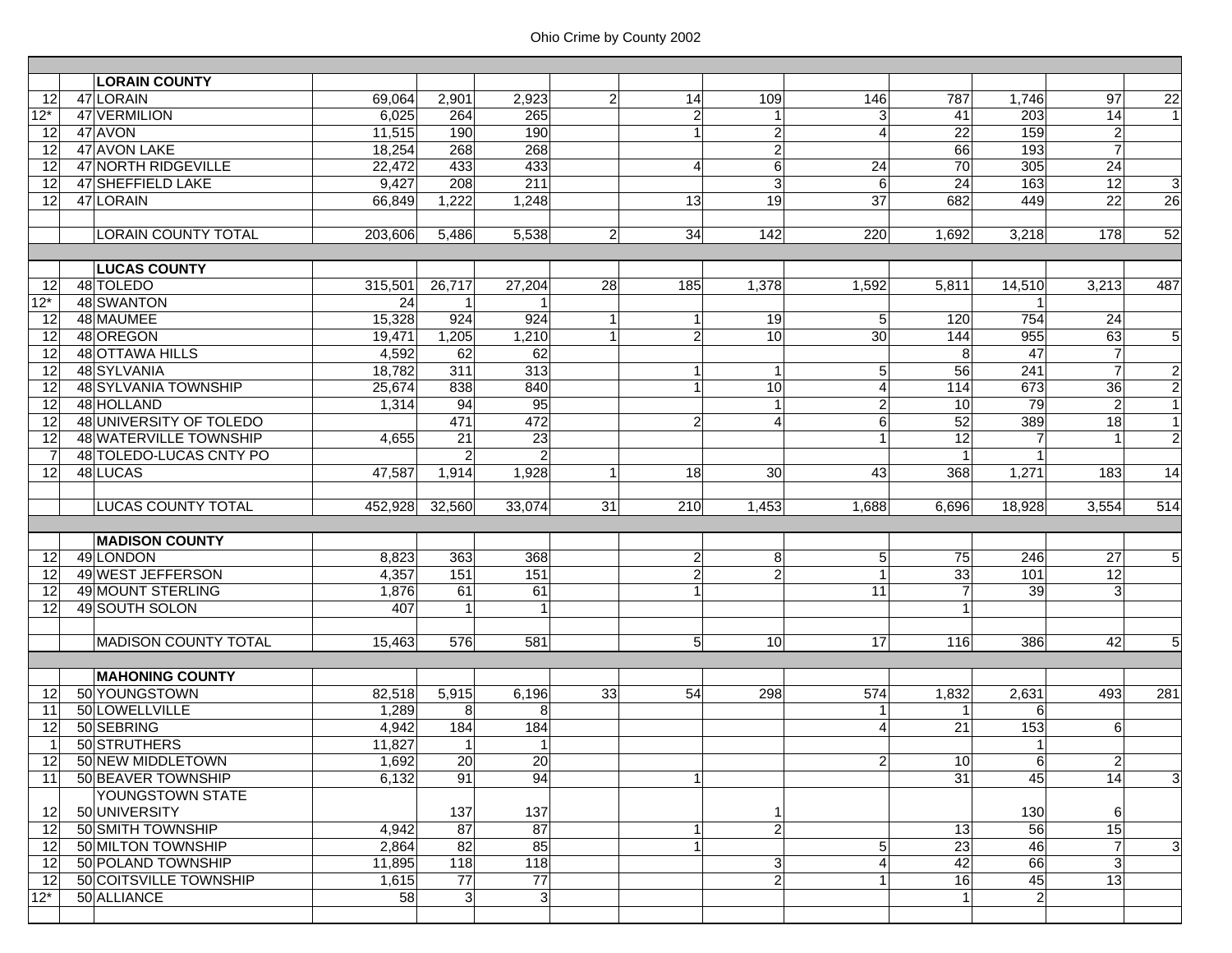|                 | <b>MAHONING COUNTY TOTAL</b> | 129,774        | 6,723          | 7,010          | 33             | 57             | 306             | 591                  | 1,990           | 3,187           | 559             | 287             |
|-----------------|------------------------------|----------------|----------------|----------------|----------------|----------------|-----------------|----------------------|-----------------|-----------------|-----------------|-----------------|
|                 |                              |                |                |                |                |                |                 |                      |                 |                 |                 |                 |
|                 | <b>MARION COUNTY</b>         |                |                |                |                |                |                 |                      |                 |                 |                 |                 |
| 12              | 51 MARION                    | 35,530         | 1,911          | 1,928          |                | 12             | 35              | 27                   | 440             | 1,337           | 60              | $\overline{17}$ |
| 12              | 51 MARION                    | 31,085         | 1,041          | 1,050          |                | 4              | $\overline{7}$  | 17                   | 275             | 695             | 43              | $\overline{9}$  |
|                 |                              |                |                |                |                |                |                 |                      |                 |                 |                 |                 |
|                 | <b>MARION COUNTY TOTAL</b>   | 66,615         | 2,952          | 2,978          |                | 16             | 42              | 44                   | 715             | 2,032           | 103             | 26              |
|                 |                              |                |                |                |                |                |                 |                      |                 |                 |                 |                 |
|                 | <b>MEDINA COUNTY</b>         |                |                |                |                |                |                 |                      |                 |                 |                 |                 |
| 12              | 52 WADSWORTH                 | 18,548         | 390            | 392            |                | 9              | $\mathbf{2}$    | 8                    | 84              | 269             | 18              | $\overline{2}$  |
| $\overline{2}$  | 52 SEVILLE                   | 2,173          | 28             | 28             |                |                |                 | $\mathbf 1$          | 11              | 16              |                 |                 |
| 11              | 52 HINCKLEY TOWNSHIP         | 6,784          | $\mathbf{1}$   | $\vert$        |                |                |                 |                      |                 |                 |                 |                 |
| 12              | 52 MONTVILLE TOWNSHIP        | 5,435          | 42             | 42             |                |                | $\mathbf{1}$    | 4                    | $\overline{7}$  | 26              | $\overline{4}$  |                 |
| $12*$           | 52 RITTMAN                   | 106            | $\mathbf{3}$   | 3 <sup>l</sup> |                |                |                 |                      | $\overline{1}$  | $\overline{2}$  |                 |                 |
| $12*$           | 52 CRESTON                   | 35             | 1              | 1              |                |                |                 |                      |                 |                 |                 |                 |
|                 |                              |                |                |                |                |                |                 |                      |                 |                 |                 |                 |
|                 | <b>MEDINA COUNTY TOTAL</b>   | 33,081         | 465            | 467            |                | 9 <sup>1</sup> | $\vert 3 \vert$ | 14                   | 103             | 314             | $\overline{22}$ | $\overline{a}$  |
|                 |                              |                |                |                |                |                |                 |                      |                 |                 |                 |                 |
|                 | <b>MEIGS COUNTY</b>          |                |                |                |                |                |                 |                      |                 |                 |                 |                 |
| 11              | 53 MEIGS                     | 20,670         | 23             | 23             |                | $\mathbf{1}$   |                 | $\blacktriangleleft$ | 13              | 5 <sup>1</sup>  | 3 <sup>1</sup>  |                 |
|                 |                              |                |                |                |                |                |                 |                      |                 |                 |                 |                 |
|                 | <b>MEIGS COUNTY TOTAL</b>    | 20,670         | 23             | 23             |                | $\vert$        |                 | $\mathbf{1}$         | 13              | 5 <sub>l</sub>  | $\mathbf{3}$    |                 |
|                 |                              |                |                |                |                |                |                 |                      |                 |                 |                 |                 |
|                 | <b>MERCER COUNTY</b>         |                |                |                |                |                |                 |                      |                 |                 |                 |                 |
| 12              | 54 CELINA                    | 10,365         | 408            | 417            |                | $\mathbf{1}$   | $\overline{4}$  | 11                   | $\overline{57}$ | 313             | $\overline{22}$ | 9               |
| $\overline{12}$ | 54 COLDWATER                 | 4,508          | 80             | 80             |                |                |                 |                      | 30              | 46              | 3 <sup>1</sup>  |                 |
| 10              | 54 FORT RECOVERY             | 1,281          | 10             | 10             |                |                |                 |                      | $\overline{4}$  | 6 <sup>1</sup>  |                 |                 |
| $\overline{7}$  | 54 ST. HENRY                 | 2,284          | 15             | 15             |                |                |                 |                      | 5               | 10              |                 |                 |
| 7               | 54 MERCER                    | 22,731         | 8              | 8              |                | 1              |                 |                      |                 | 6               |                 |                 |
|                 |                              |                |                |                |                |                |                 |                      |                 |                 |                 |                 |
|                 | <b>MERCER COUNTY TOTAL</b>   | 41,169         | 521            | 530            |                | $\overline{2}$ | 5 <sub>l</sub>  | 11                   | 96              | 381             | 26              | 9               |
|                 |                              |                |                |                |                |                |                 |                      |                 |                 |                 |                 |
|                 | <b>MIAMI COUNTY</b>          |                |                |                |                |                |                 |                      |                 |                 |                 |                 |
| $12*$           | 55 BRADFORD                  | 1,040          | 3              | 3 <sup>2</sup> |                |                |                 | $\overline{1}$       | -1              |                 |                 |                 |
| 12              | 55 PIQUA                     | 20,863         | 1,269          | 1,283          |                | 5 <sub>l</sub> | 23              | $\overline{14}$      | 210             | 990             | 27              | $\overline{14}$ |
| 12              | 55 TIPP CITY                 | 9,277          | 258            | 263            |                | $\overline{4}$ |                 | $\mathbf{3}$         | 68              | $\frac{1}{171}$ | 12              | $\overline{5}$  |
| 12              | 55 TROY                      | 22,131         | 831            | 831            |                | 18             | 10              | $\overline{7}$       | 102             | 650             | 43              |                 |
| 12              | 55 COVINGTON                 | 2,574          | 62             | 65             |                |                |                 |                      | 2               | 56              | $\overline{4}$  | $\mathbf{3}$    |
| $12*$           | 55 HUBER HEIGHTS             | 35             | $\overline{1}$ | 1              |                |                |                 |                      |                 |                 |                 |                 |
| 12              | 55 MIAMI                     | 43,537         | 591            | 595            |                | 6              | $\vert$         | 4                    | 81              | 425             | 74              | 4               |
|                 |                              |                |                |                |                |                |                 |                      |                 |                 |                 |                 |
|                 | MIAMI COUNTY TOTAL           | 99,457         | 3,015          | 3,041          | 1 <sup>1</sup> | 33             | 34              | 29                   | 464             | 2,294           | 160             | 26              |
|                 |                              |                |                |                |                |                |                 |                      |                 |                 |                 |                 |
|                 | <b>MONROE COUNTY</b>         |                |                |                |                |                |                 |                      |                 |                 |                 |                 |
| 7               | 56 WOODSFIELD                | 2,613          | 18             | 18             |                | $\overline{2}$ |                 |                      | 3 <sup>1</sup>  | 12              | $\mathbf{1}$    |                 |
| 12              | 56 MONROE                    | 12,658         | 94             | 94             |                | $\mathbf{1}$   |                 | 4                    | 43              | 41              | 5 <sup>1</sup>  |                 |
|                 |                              |                |                |                |                |                |                 |                      |                 |                 |                 |                 |
|                 | MONROE COUNTY TOTAL          | 15,271         | 112            | 112            |                | 3 <sup>1</sup> |                 | $\overline{4}$       | 46              | 53              | $6 \mid$        |                 |
|                 |                              |                |                |                |                |                |                 |                      |                 |                 |                 |                 |
|                 | <b>MONTGOMERY COUNTY</b>     |                |                |                |                |                |                 |                      |                 |                 |                 |                 |
| 12              | 57 DAYTON                    | 167,176 15,990 |                | 16,188         | 42             | 199            | 1,068           | 727                  | 3,909           | 7,347           | 2,698           | 198             |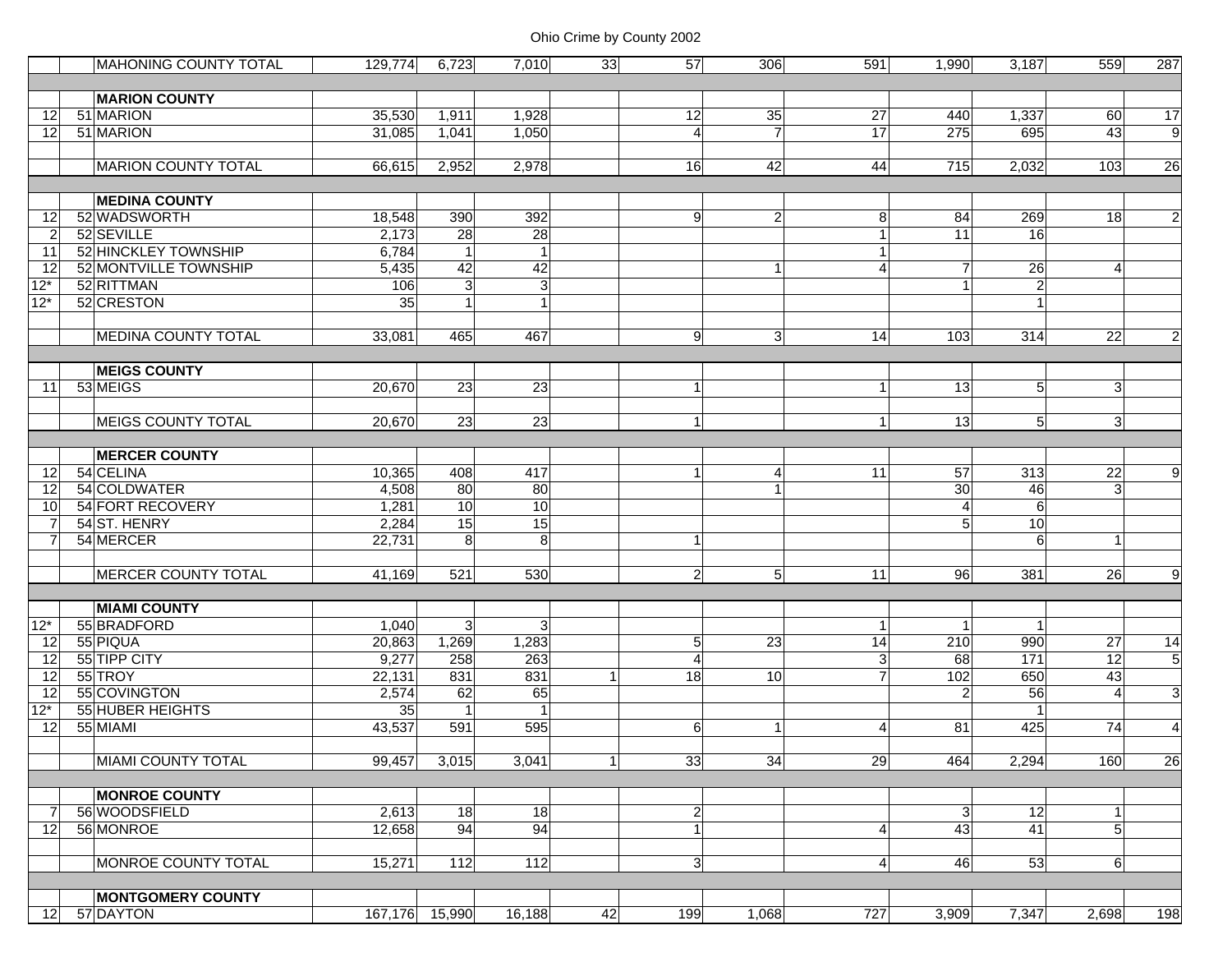| 12              | 57 CENTERVILLE                 | 23,162  | 556               | 559               |                | $\overline{4}$  | $\overline{5}$ | 9               | 117              | 378             | 43              | $\overline{3}$ |
|-----------------|--------------------------------|---------|-------------------|-------------------|----------------|-----------------|----------------|-----------------|------------------|-----------------|-----------------|----------------|
| $\overline{12}$ | 57 GERMANTOWN                  | 4,914   | 110               | 111               |                | $\mathbf{1}$    | $\overline{2}$ | 1               | 20               | 79              | $\overline{7}$  | $\overline{1}$ |
| 12              | 57 KETTERING                   | 57,847  | 2,164             | 2,182             |                | 25              | 43             | $\overline{22}$ | 324              | 1,609           | 140             | 18             |
| 12              | 57 MIAMISBURG                  | 19,606  | 1,147             | 1,159             |                | 8               | 19             | 11              | 218              | 777             | 114             | $\frac{12}{5}$ |
| 12              | 57 MORAINE                     | 6,938   | 618               | 623               |                | 4               | 9              | 10              | 90               | 445             | 59              |                |
| $\overline{7}$  | 57 OAKWOOD                     | 9,271   | $\frac{117}{117}$ | $\frac{117}{117}$ |                |                 | $\overline{1}$ |                 | $\overline{21}$  | $\overline{90}$ | 4               |                |
| 12              | 57 VANDALIA                    | 14,690  | 567               | 573               |                | 11              | $\overline{7}$ | 5               | 101              | 409             | 34              | 6              |
| $12*$           | 57 HUBER HEIGHTS               | 38,406  | 1,888             | 1,906             |                | $\overline{11}$ | 48             | 21              | 293              | 1,390           | 125             | 18             |
| $\overline{12}$ | 57 WEST CARROLLTON             | 13,901  | 692               | 708               |                | 8               | 9              | $\overline{7}$  | 108              | 465             | 95              | 16             |
| $\overline{12}$ | 57 BROOKVILLE                  | 5,321   | 178               | 179               |                | $\overline{A}$  | $\mathbf{1}$   | 3               | $\overline{34}$  | 114             | 22              | $\overline{1}$ |
| 12              | 57 ENGLEWOOD                   | 12,308  | 561               | 562               |                | 4               | 10             | 15              | 48               | 450             | 33              | $\vert$ 1      |
| 8               | 57 RIVERSIDE                   | 23,686  | 720               | 725               |                | 11              | 30             | $\overline{15}$ | 139              | 415             | 109             | 5 <sub>1</sub> |
| $\overline{1}$  | 57 BUTLER TOWNSHIP             | 8,403   | 11                | $\overline{11}$   |                |                 |                |                 | 3                | $\overline{7}$  |                 |                |
| 12              | 57 GERMAN TOWNSHIP             | 2,705   | 69                | 69                |                |                 |                | $\overline{3}$  | $\overline{17}$  | 39              | 10              |                |
|                 | SINCLAIR COMMUNITY             |         |                   |                   |                |                 |                |                 |                  |                 |                 |                |
| 11              | 57 COLLEGE                     |         | 50                | 50                |                |                 |                |                 |                  | 50              |                 |                |
| $12*$           | 57 CARLISLE                    | 247     | $\overline{4}$    | $\vert$           |                |                 |                |                 |                  | $\overline{3}$  |                 |                |
| $12*$           | 57 SPRINGBORO                  | 153     | $\overline{2}$    | $\overline{2}$    |                |                 |                |                 |                  | $\overline{2}$  |                 |                |
| -12             | 57 MONTGOMERY                  | 99,291  | 2,764             | 2,764             |                | 42              | 127            | 73              | 761              | 1,243           | 518             |                |
|                 |                                |         |                   |                   |                |                 |                |                 |                  |                 |                 |                |
|                 |                                |         |                   |                   |                |                 |                |                 |                  |                 |                 |                |
|                 | <b>MONTGOMERY COUNTY TOTAL</b> | 508,025 | 28,208            | 28,492            | 46             | 332             | 1,379          | 924             | 6,204            | 15,312          | 4,011           | 284            |
|                 |                                |         |                   |                   |                |                 |                |                 |                  |                 |                 |                |
|                 | <b>MORGAN COUNTY</b>           |         |                   |                   |                |                 |                |                 |                  |                 |                 |                |
| 4               | 58 MCCONNELSVILLE              | 1,686   | 8                 | 8 <sup>1</sup>    |                |                 |                |                 | $\overline{1}$   | 6               | $\mathbf{1}$    |                |
| 12              | 58 MORGAN                      |         | 235               | 237               |                |                 |                | 7               | 91               | 100             | $\overline{31}$ | $\overline{2}$ |
|                 |                                | 13,300  |                   |                   |                | $\mathbf{2}$    | 3              |                 |                  |                 |                 |                |
|                 |                                |         |                   |                   |                |                 |                |                 |                  |                 |                 |                |
|                 | MORGAN COUNTY TOTAL            | 14,986  | 243               | 245               | 1              | $\overline{2}$  | $\mathbf{3}$   | $\overline{7}$  | 92               | 106             | 32              | $\overline{2}$ |
|                 |                                |         |                   |                   |                |                 |                |                 |                  |                 |                 |                |
|                 | <b>MORROW COUNTY</b>           |         |                   |                   |                |                 |                |                 |                  |                 |                 |                |
| 12              | 59 MOUNT GILEAD                | 3,310   | 64                | 64                |                | $\mathbf{1}$    | 3              | 1               | 14               | 43              | $\overline{a}$  |                |
| 3               | 59 CARDINGTON                  | 1,860   | $\overline{2}$    | $\overline{c}$    |                |                 |                |                 |                  | $\overline{a}$  |                 |                |
| 12              | 59 MORROW                      | 26,648  | 324               | 325               |                | $\mathbf{1}$    | $\mathbf{1}$   | 11              | 116              | 167             | 28              | 1              |
|                 |                                |         |                   |                   |                |                 |                |                 |                  |                 |                 |                |
|                 | <b>MORROW COUNTY TOTAL</b>     | 31,818  | 390               | 391               |                | 2 <sub>l</sub>  | $\overline{4}$ | 12              | 130              | 212             | 30              | 1              |
|                 |                                |         |                   |                   |                |                 |                |                 |                  |                 |                 |                |
|                 | <b>MUSKINGUM COUNTY</b>        |         |                   |                   |                |                 |                |                 |                  |                 |                 |                |
| 12              | 60 ZANESVILLE                  | 25,740  | 2,358             | 2,374             |                | 25              | 64             | 57              | 383              | 1,729           | 99              | 16             |
| $03*$           | 60 ROSEVILLE                   | 769     | $\overline{2}$    | $\overline{2}$    |                |                 |                |                 | -1               |                 |                 |                |
| 12              | 60 SOUTH ZANESVILLE            | 1,947   | $\overline{37}$   | 37                |                |                 | $\overline{2}$ |                 | 3                | 31              |                 |                |
| 12              | 60 MUSKINGUM                   | 55,429  | 1,397             | 1,404             | $\mathbf{3}$   | 11              | 13             | 5 <sup>1</sup>  | $\overline{372}$ | 865             | 128             | $\overline{7}$ |
|                 |                                |         |                   |                   |                |                 |                |                 |                  |                 |                 |                |
|                 | <b>IMUSKINGUM COUNTY TOTAL</b> | 83,885  | 3,794             | 3,817             | $\overline{4}$ | 36              | 79             | 62              | 759              | 2,626           | 228             | 23             |
|                 |                                |         |                   |                   |                |                 |                |                 |                  |                 |                 |                |
|                 | <b>NOBLE COUNTY</b>            |         |                   |                   |                |                 |                |                 |                  |                 |                 |                |
| 12              | 61 NOBLE                       | 14,142  | 73                | 76                |                |                 |                | $\overline{2}$  | 11               | 55              | $5\overline{)}$ | 3 <sub>l</sub> |
|                 |                                |         |                   |                   |                |                 |                |                 |                  |                 |                 |                |
|                 | <b>NOBLE COUNTY TOTAL</b>      | 14,142  | 73                | 76                |                |                 |                | $\overline{2}$  | 11               | 55              | 5 <sup>1</sup>  | $\overline{3}$ |
|                 |                                |         |                   |                   |                |                 |                |                 |                  |                 |                 |                |
|                 | <b>OTTAWA COUNTY</b>           |         |                   |                   |                |                 |                |                 |                  |                 |                 |                |
| 12              | 62 PORT CLINTON                | 6,430   | 348               | 348               |                | $\mathbf{2}$    | $\mathbf{1}$   | $\overline{2}$  | 56               | 272             | 15              |                |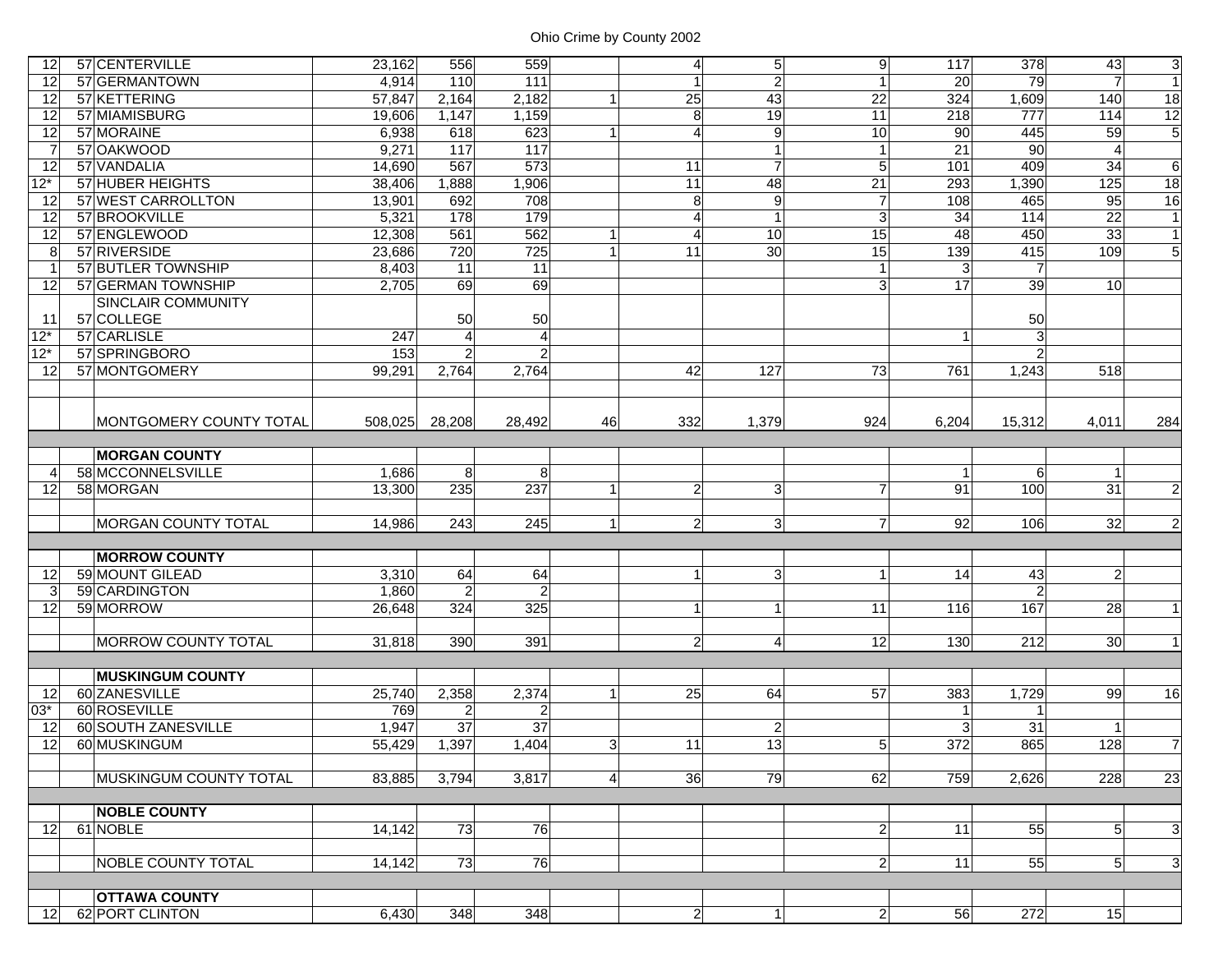|                 | <b>OTTAWA COUNTY TOTAL</b>   |        | 348            | 348            |                | $\mathbf{1}$   | $\overline{2}$  | 56               | 272             | 15             |                 |
|-----------------|------------------------------|--------|----------------|----------------|----------------|----------------|-----------------|------------------|-----------------|----------------|-----------------|
|                 |                              | 6,430  |                |                | $\overline{2}$ |                |                 |                  |                 |                |                 |
|                 | <b>PAULDING COUNTY</b>       |        |                |                |                |                |                 |                  |                 |                |                 |
|                 |                              |        |                |                |                |                |                 |                  |                 |                |                 |
| 11              | 63 PAYNE                     | 1,173  | 26             | 26             |                |                |                 | 25               |                 |                |                 |
| 12              | 63 PAULDING                  | 15,625 | 254            | 258            | $\overline{1}$ | $\mathbf{1}$   | 5 <sup>5</sup>  | 109              | 137             |                | $\overline{4}$  |
|                 |                              |        |                |                |                |                |                 |                  |                 |                |                 |
|                 | <b>PAULDING COUNTY TOTAL</b> | 16,798 | 280            | 284<br>1       | $\mathbf{1}$   | 1              | 5 <sup>1</sup>  | 134              | 138             |                | $\overline{4}$  |
|                 |                              |        |                |                |                |                |                 |                  |                 |                |                 |
|                 | <b>PERRY COUNTY</b>          |        |                |                |                |                |                 |                  |                 |                |                 |
| 03*             | 64 ROSEVILLE                 | 1,178  | $\overline{2}$ | $\overline{2}$ |                |                |                 | $\mathbf 1$      |                 |                |                 |
| 12              | 64 NEW LEXINGTON             | 4,717  | 156            | 156            | $\mathbf{3}$   | $\mathbf{1}$   | 3               | 33               | 100             | 16             |                 |
| 12              | 64 PERRY                     | 25,154 | 347            | 351            | 3              |                | $\overline{2}$  | $\overline{141}$ | 177             | 24             | $\overline{4}$  |
|                 |                              |        |                |                |                |                |                 |                  |                 |                |                 |
|                 | <b>PERRY COUNTY TOTAL</b>    | 31,049 | 505            | 509            | 6              | $\mathbf{1}$   | 5 <sup>1</sup>  | 175              | 278             | 40             | $\overline{4}$  |
|                 |                              |        |                |                |                |                |                 |                  |                 |                |                 |
|                 | <b>PICKAWAY COUNTY</b>       |        |                |                |                |                |                 |                  |                 |                |                 |
| 12              | 65 CIRCLEVILLE               | 13,566 | 994            | 999            | 3              | 10             | 18              | 189              | 726             | 48             | $\overline{5}$  |
| 12              | 65 PICKAWAY                  | 39,477 | 842            | 863            | 11             | $\overline{5}$ | 9 <sup>1</sup>  | 435              | 354             | 27             | $\overline{21}$ |
|                 |                              |        |                |                |                |                |                 |                  |                 |                |                 |
|                 | <b>PICKAWAY COUNTY TOTAL</b> | 53,043 | 1,836          | 1,862<br>1     | 14             | 15             | 27              | 624              | 1,080           | 75             | 26              |
|                 |                              |        |                |                |                |                |                 |                  |                 |                |                 |
|                 | <b>PIKE COUNTY</b>           |        |                |                |                |                |                 |                  |                 |                |                 |
| 12              | 66 WAVERLY                   | 4,459  | 245            | 245            |                |                |                 | 13               | 224             | 8              |                 |
|                 |                              |        |                |                |                |                |                 |                  |                 |                |                 |
|                 | <b>PIKE COUNTY TOTAL</b>     | 4,459  | 245            | 245            |                |                |                 | 13               | 224             | 8              |                 |
|                 |                              |        |                |                |                |                |                 |                  |                 |                |                 |
|                 | <b>PORTAGE COUNTY</b>        |        |                |                |                |                |                 |                  |                 |                |                 |
| 12              | 67 KENT                      | 28,073 | 1,000          | 1,059          | 13             | 14             | 54              | 222              | 647             | 50             | 59              |
| 12              | 67 AURORA                    | 13,638 | 243            | 245            | $\mathbf{1}$   | $\overline{c}$ | $\overline{2}$  | 19               | 210             | $\overline{9}$ | $\overline{2}$  |
| 12              | 67 RAVENNA                   | 11,842 | 600            | 600            | 4              | 3 <sup>1</sup> | $\overline{29}$ | 37               | 491             | 36             |                 |
| 12              | 67 WINDHAM                   | 2,823  | 158            | 161            | 4              |                | 5 <sup>5</sup>  | 35               | 105             | 9              | 3               |
| 12              | 67 KENT STATE UNIVERSITY     |        | 290            | 291            |                |                |                 | $\overline{4}$   | 282             | $\mathbf{3}$   | $\mathbf{1}$    |
| $\overline{12}$ | 67 STREETSBORO               | 12,385 | 342            | 343            |                | $\overline{3}$ | 1               | 28               | 299             | 11             | $\overline{1}$  |
| $12*$           | 67 MOGADORE                  | 948    | 15             | 15             |                |                |                 | 4                | $\overline{11}$ |                |                 |
| $12*$           | 67 TALLMADGE                 | 212    | 5              | 5              |                |                |                 | $\overline{1}$   |                 |                |                 |
|                 |                              |        |                |                |                |                |                 |                  |                 |                |                 |
|                 | <b>PORTAGE COUNTY TOTAL</b>  | 69.921 | 2,653          | 2,719          | 23             | 22             | 91              | 350              | 2,049           | 118            | 66              |
|                 |                              |        |                |                |                |                |                 |                  |                 |                |                 |
|                 | <b>PREBLE COUNTY</b>         |        |                |                |                |                |                 |                  |                 |                |                 |
| 12              | 68 EATON                     | 8,182  | 429            | 429            |                | $\mathbf{1}$   | 5 <sup>1</sup>  | 62               | 352             | 9              |                 |
| 11              | 68 NEW PARIS                 | 1,632  | 14             | 14             |                |                | $2\vert$        | $5\overline{)}$  | 7               |                |                 |
| 12              | 68 PREBLE                    | 31,837 | 482            | 484            | 19             | 2              | 44              | 122              | 254             | 41             | $\overline{2}$  |
|                 |                              |        |                |                |                |                |                 |                  |                 |                |                 |
|                 | <b>PREBLE COUNTY TOTAL</b>   | 41,651 | 925            | 927            | 19             | $\mathbf{3}$   | 51              | 189              | 613             | 50             | $\overline{2}$  |
|                 |                              |        |                |                |                |                |                 |                  |                 |                |                 |
|                 | <b>PUTNAM COUNTY</b>         |        |                |                |                |                |                 |                  |                 |                |                 |
| 4               | 69 KALIDA                    | 1,037  | 3 <sup>l</sup> | 3 <sup>1</sup> |                |                |                 |                  | 3 <sup>1</sup>  |                |                 |
| 12              | 69 PUTNAM                    | 27,255 | 157            | 157            | $\mathbf{1}$   |                | 1 <sup>1</sup>  | 53               | 98              | $\overline{4}$ |                 |
|                 |                              |        |                |                |                |                |                 |                  |                 |                |                 |
|                 | <b>PUTNAM COUNTY TOTAL</b>   | 28,292 | 160            | 160            | $\mathbf{1}$   |                | 1 <sup>1</sup>  | 53               | 101             | $\overline{4}$ |                 |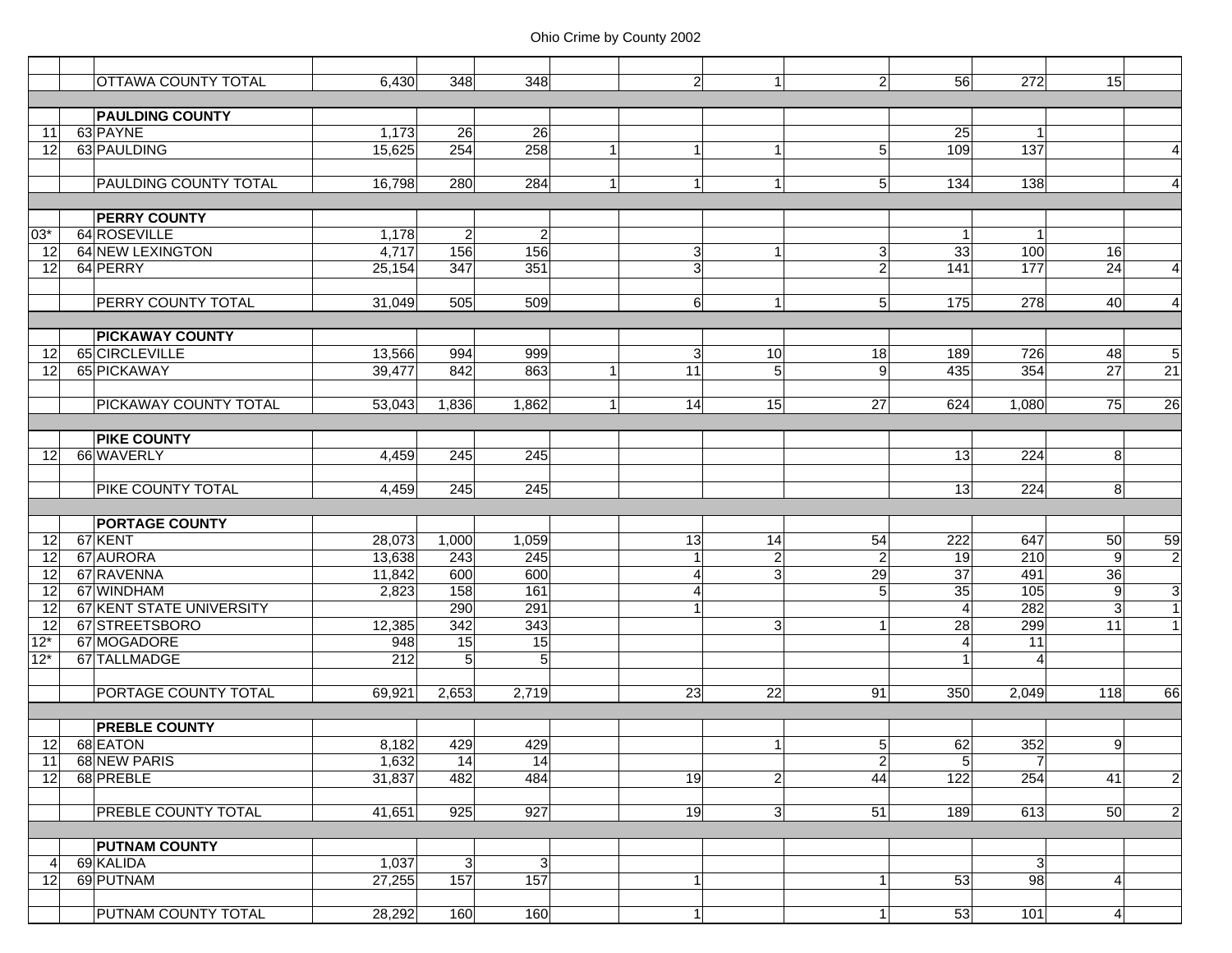|                 | <b>RICHLAND COUNTY</b>                   |                 |             |                  |                |                     |                 |                 |                  |                        |                      |                                  |
|-----------------|------------------------------------------|-----------------|-------------|------------------|----------------|---------------------|-----------------|-----------------|------------------|------------------------|----------------------|----------------------------------|
| 12              | 70 MANSFIELD                             | 49,642          | 4,006       | 4,048            | 6 <sup>1</sup> | 48                  | 78              | 42              | 951              | 2,697                  | 184                  | 42                               |
| $02*$           | 70 CRESTLINE                             | 3               |             |                  |                |                     |                 |                 |                  |                        |                      |                                  |
| 12              | 70 ONTARIO                               | 5,335           | 600         | 600              |                |                     | 5               | $\mathbf{1}$    | 30               | 548                    | 16                   |                                  |
| 08*             | 70 PLYMOUTH                              | 1,009           | 8           | 8                |                | $\mathbf{1}$        |                 |                 | $\overline{2}$   |                        | $\mathbf{1}$         |                                  |
| 12              | 70 SHELBY                                | 9,880           | 524         | 525              |                | 9                   | 1               | $\overline{4}$  | 72               | 429                    | 9                    | $\mathbf{1}$                     |
| 12              | 70 BELLVILLE                             | 1,784           | 66          | 66               |                |                     |                 |                 | 5                | $\overline{57}$        | $\overline{4}$       |                                  |
| 9               | 70 BUTLER                                | 927             | 15          | 15               |                | $\mathbf{1}$        |                 |                 | $\overline{3}$   | 9                      | $\overline{2}$       |                                  |
| 12              | 70 LEXINGTON                             | 4,190           | 102         | 102              |                | $\mathbf{1}$        | $\mathbf{1}$    |                 | 21               | 79                     |                      |                                  |
| 12              | 70 RICHLAND                              | 56,855          | 1,407       | 1,408            |                | $6\phantom{1}$      | $\overline{12}$ | 8               | 380              | 939                    | 61                   | $\mathbf{1}$                     |
|                 |                                          |                 |             |                  |                |                     |                 |                 |                  |                        |                      |                                  |
|                 | <b>RICHLAND COUNTY TOTAL</b>             | 129,625         | 6,728       | 6,772            | $\overline{7}$ | 66                  | 97              | 55              | 1,464            | 4,762                  | 277                  | 44                               |
|                 |                                          |                 |             |                  |                |                     |                 |                 |                  |                        |                      |                                  |
|                 | <b>ROSS COUNTY</b>                       |                 |             |                  |                |                     |                 |                 |                  |                        |                      |                                  |
| 12              | 71 CHILLICOTHE                           | 21,926          | 2,461       | 2,473            |                | 11                  | 32              | 14              | 456              | 1,858                  | <b>90</b>            | 12                               |
| 12              | 71 ROSS                                  | 51,859          | 1,679       | 1,693            |                | 18                  | 14              | 18              | 574              | 919                    | 136                  | 14                               |
|                 |                                          |                 |             |                  |                |                     |                 |                 |                  |                        |                      |                                  |
|                 | <b>ROSS COUNTY TOTAL</b>                 | 73,785          | 4,140       | 4,166            |                | 29                  | 46              | 32              | 1,030            | 2,777                  | 226                  | 26                               |
|                 |                                          |                 |             |                  |                |                     |                 |                 |                  |                        |                      |                                  |
| $03*$           | <b>SANDUSKY COUNTY</b><br>72 BELLEVUE    |                 | 14          | 14               |                | $\overline{1}$      |                 | $\mathbf{1}$    | 3                | 8                      | $\mathbf{1}$         |                                  |
|                 |                                          | 4,378           | 205         |                  |                |                     |                 |                 | $\overline{34}$  |                        |                      |                                  |
| 12              | 72 CLYDE                                 | 6,101           |             | 206              |                |                     |                 | $\mathbf{3}$    |                  | 161                    | $\overline{7}$<br>45 | $\overline{1}$<br>$\overline{7}$ |
| 12              | 72 FREMONT<br>72 GIBSONBURG              | 17,479<br>2,521 | 1,589<br>85 | 1,596<br>85      | $\overline{2}$ | 6<br>3 <sup>l</sup> | 20              | 36              | 179              | 1,301<br>75            | $\overline{1}$       |                                  |
| 12              |                                          |                 |             |                  |                |                     | $\mathbf{1}$    |                 | 5                |                        |                      |                                  |
|                 | <b>SANDUSKY COUNTY TOTAL</b>             | 30,479          | 1,893       | 1,901            | $\overline{2}$ | 10 <sup>1</sup>     | 21              | 40              | 221              | 1,545                  | 54                   | $\infty$                         |
|                 |                                          |                 |             |                  |                |                     |                 |                 |                  |                        |                      |                                  |
|                 | <b>SCIOTO COUNTY</b>                     |                 |             |                  |                |                     |                 |                 |                  |                        |                      |                                  |
| 12              | 73 PORTSMOUTH                            | 21,034          | 2,276       | 2,279            | 3              | 34                  | 80              | 68              | 484              | 1,424                  | 183                  | $\mathbf{3}$                     |
| $\overline{1}$  | 73 SCIOTO                                | 56,283          | 226         | $\overline{227}$ |                | $\overline{2}$      | $\mathbf{1}$    | $\overline{20}$ | $\overline{75}$  | 111                    | 16                   | $\vert$ 1                        |
|                 |                                          |                 |             |                  |                |                     |                 |                 |                  |                        |                      |                                  |
|                 | <b>SCIOTO COUNTY TOTAL</b>               | 77,317          | 2,502       | 2,506            | $\overline{4}$ | 36                  | 81              | 88              | 559              | 1,535                  | 199                  | $\overline{4}$                   |
|                 |                                          |                 |             |                  |                |                     |                 |                 |                  |                        |                      |                                  |
|                 | <b>SENECA COUNTY</b>                     |                 |             |                  |                |                     |                 |                 |                  |                        |                      |                                  |
| 12 <sup>1</sup> | 74 TIFFIN                                | 18,244          | 797         | 798              |                | 9                   | $\vert 3 \vert$ | 6 <sup>1</sup>  | 146              | 613                    | <b>20</b>            | $\mathbf{1}$                     |
|                 |                                          |                 |             |                  |                |                     |                 |                 |                  |                        |                      |                                  |
|                 | <b>SENECA COUNTY TOTAL</b>               | 18,244          | 797         | 798              |                | 9                   | 3 <sup>1</sup>  | 6 <sup>1</sup>  | 146              | 613                    | 20                   | 1                                |
|                 |                                          |                 |             |                  |                |                     |                 |                 |                  |                        |                      |                                  |
|                 | <b>SHELBY COUNTY</b>                     |                 |             |                  |                |                     |                 |                 |                  |                        |                      |                                  |
| 12              | 75 SHELBY                                | 27,866          | 232         | 235              |                |                     |                 | $\overline{2}$  | 56               | 165                    | 9                    | $\mathbf{3}$                     |
|                 |                                          |                 |             |                  |                |                     |                 |                 |                  |                        |                      |                                  |
|                 | <b>SHELBY COUNTY TOTAL</b>               | 27,866          | 232         | 235              |                |                     |                 | $\mathbf{2}$    | 56               | 165                    | 9                    | 3                                |
|                 |                                          |                 |             |                  |                |                     |                 |                 |                  |                        |                      |                                  |
|                 | <b>STARK COUNTY</b>                      |                 |             |                  |                |                     |                 |                 |                  |                        |                      |                                  |
| 12              | 76 CANTON                                | 81,291          | 6,280       | 6,334            | 4              | 72                  | 337             | 298             | 1,417            | 3,757                  | 395                  | 54                               |
| $12*$           | 76 MAGNOLIA                              | 621             | 58          | 59               |                |                     |                 | $\mathbf{1}$    | 18               | 32                     | $\overline{7}$       | $\vert$                          |
| $12*$           | 76 ALLIANCE                              | 23,334          | 1,386       | 1,408            | 5 <sub>1</sub> | 19                  | 34              | 37<br>13        | 268              | 973<br>$\overline{81}$ | 50                   | $\overline{22}$                  |
| 12              | 76 CANAL FULTON<br><b>76 EAST CANTON</b> | 5,091           | 117         | 117              |                |                     | $\mathbf{1}$    |                 | 13               | 14                     | $\overline{9}$       |                                  |
| 12              | 76 HARTVILLE                             | 1,639           | 15          | 15               |                |                     |                 |                 | 1                |                        |                      |                                  |
| 12              |                                          | 2,187           | 65          | 66               |                |                     | $\overline{3}$  | 4               | $\boldsymbol{9}$ | 45                     | $\overline{4}$       | 1                                |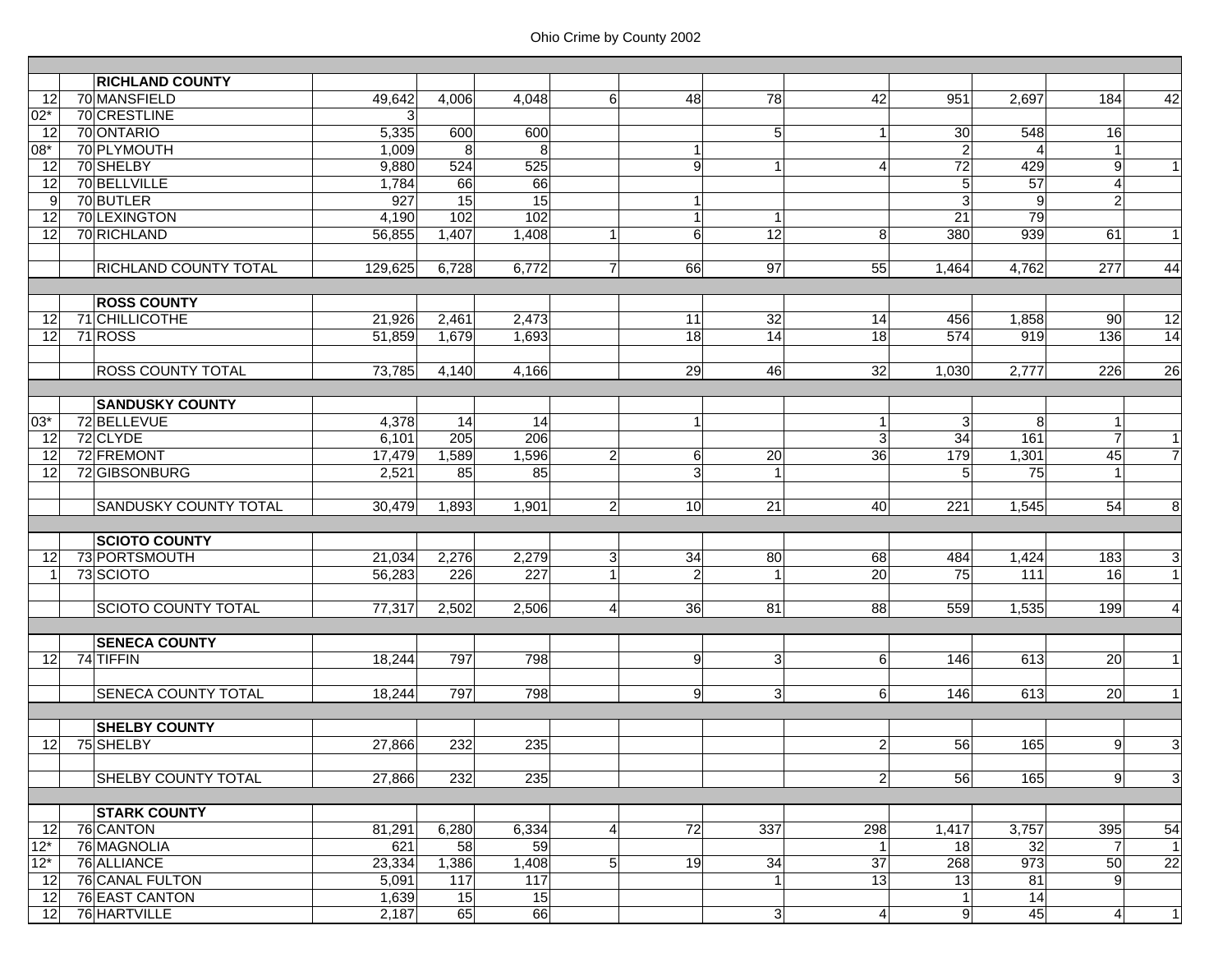| 12                   | 76 LOUISVILLE                | 8,958   | 60     | 60     |                |                |                | $1\vert$        | 6               | 53               |                 |                 |
|----------------------|------------------------------|---------|--------|--------|----------------|----------------|----------------|-----------------|-----------------|------------------|-----------------|-----------------|
| $12*$                | 76 MINERVA                   | 2,044   | 98     | 99     |                | $\mathbf{1}$   | $\mathbf 1$    | 6               | 17              | 67               | 6 <sup>1</sup>  |                 |
| 4                    | 76 NAVARRE                   | 1,449   |        |        |                |                |                |                 |                 |                  |                 |                 |
| 12                   | 76 NORTH CANTON              | 16,467  | 261    | 266    |                | $\overline{3}$ | 10             |                 | 72              | 165              | 11              | 5 <sub>5</sub>  |
| 8                    | 76 BEACH CITY                | 1,144   | 6      | 6      |                |                |                |                 |                 | 6                |                 |                 |
| 11                   | 76 MARLBORO TOWNSHIP         | 4,247   | 33     | 33     |                |                |                |                 | 10              | 20               | $\mathbf{3}$    |                 |
| 12                   | 76 LAWRENCE TOWNSHIP         | 8,352   | 95     | 95     |                |                |                | $\overline{7}$  | $\overline{20}$ | 66               | $\overline{2}$  |                 |
| 12                   | 76 PERRY TOWNSHIP            | 29,300  | 644    | 651    |                | $\overline{3}$ | 9              | $\overline{37}$ | 123             | 406              | 65              | $\overline{7}$  |
| 12                   | 76 UNIONTOWN                 | 2,819   | 72     | 73     |                |                | $\mathbf{1}$   |                 | 21              | 50               |                 |                 |
| 12                   | 76 STARK                     | 119,655 | 3,231  | 3,255  | $\overline{2}$ | 35             | 53             | 43              | 929             | 1,893            | 276             | $\overline{24}$ |
|                      |                              |         |        |        |                |                |                |                 |                 |                  |                 |                 |
|                      | <b>STARK COUNTY TOTAL</b>    | 308,598 | 12,421 | 12,537 | 12             | 133            | 449            | 447             | 2,924           | 7,628            | 828             | 116             |
|                      |                              |         |        |        |                |                |                |                 |                 |                  |                 |                 |
| <b>SUMMIT COUNTY</b> |                              |         |        |        |                |                |                |                 |                 |                  |                 |                 |
| 12                   | 77 AKRON                     | 218,377 | 13,313 | 13,425 | 19             | 168            | 655            | 364             | 3,099           | 7,542            | 1,466           | 112             |
| 12                   | 77 BARBERTON                 | 28,066  | 1,420  | 1,430  |                | 19             | 23             | 26              | 268             | 1,014            | 70              | 10              |
| 12                   | 77 CUYAHOGA FALLS            | 49,670  | 1,919  | 1,925  |                | 18             | 14             | 40              | 229             | 1,519            | 99              | $6\overline{6}$ |
| 12                   | 77 FAIRLAWN                  | 7,351   | 425    | 426    |                |                | 6              |                 | $\overline{15}$ | 390              | 14              | $\overline{1}$  |
| 12                   | 77 HUDSON                    | 22,573  | 190    | 200    |                | $\overline{2}$ | $\overline{1}$ | $\overline{3}$  | 42              | $\overline{137}$ | 5 <sup>1</sup>  | 10              |
| 12                   | 77 LAKEMORE                  | 2,576   | 124    | 126    |                |                |                | 8               | 20              | 93               | $\overline{3}$  | $\overline{2}$  |
| $12*$                | 77 MOGADORE                  | 2,969   | 50     | 50     |                |                | $\mathbf{1}$   |                 | 14              | 34               |                 |                 |
| $12*$                | 77 NORTON                    | 11,581  | 435    | 435    |                |                | 6              | 4               | 83              | 304              | 38              |                 |
| 12                   | 77STOW                       | 32,332  | 773    | 786    |                | $\overline{2}$ | $\frac{1}{8}$  | $\overline{7}$  | 132             | 592              | 21              | $\overline{13}$ |
| $12*$                | 77 TALLMADGE                 | 16,276  | 471    | 475    |                | $6 \,$         | 8              | 15              | 86              | 337              | 19              | $\overline{4}$  |
| 12                   | 77 TWINSBURG                 | 17,108  | 210    | 211    |                | 3              | $\mathbf{1}$   | 6               | $\overline{25}$ | 166              | 9               |                 |
| 12                   | 77 MUNROE FALLS              | 5,346   | 89     | 89     |                | 1              | $\mathbf{1}$   |                 | 28              | 58               |                 |                 |
| 8                    | 77 PENINSULA                 | 606     | 5      | 5      |                |                |                |                 | $\overline{1}$  | 4                |                 |                 |
| 12                   | 77 SPRINGFIELD TOWNSHIP      | 15,237  | 775    | 779    |                | $\overline{7}$ | 14             | 11              | $\frac{1}{27}$  | 589              | 27              | $\overline{4}$  |
| 12                   | 77 COPLEY TOWNSHIP           | 13,704  | 424    | 424    |                | 3              | 9              | 6               | 42              | 334              | 29              |                 |
| 12                   | 77 FRANKLIN TOWNSHIP         | 14,596  | 218    | 230    |                | $\overline{2}$ | 3              | $\overline{2}$  | 86              | 109              | 16              | 12              |
| 12                   | 77 SUMMIT                    | 53,778  | 1,211  | 1,218  |                | 14             | 28             | 42              | 264             | 788              | 75              | $\overline{7}$  |
|                      |                              |         |        |        |                |                |                |                 |                 |                  |                 |                 |
|                      | <b>SUMMIT COUNTY TOTAL</b>   | 512,146 | 22,052 | 22,234 | 21             | 245            | 788            | 534             | 4,561           | 14,010           | 1,893           | 182             |
|                      |                              |         |        |        |                |                |                |                 |                 |                  |                 |                 |
|                      | <b>TRUMBULL COUNTY</b>       |         |        |        |                |                |                |                 |                 |                  |                 |                 |
| 12                   | 78 WARREN                    | 47,113  | 2,728  | 2,789  | 5 <sup>1</sup> | 38             | 110            | 245             | 707             | 1,377            | 246             | 61              |
| 12                   | 78 GIRARD                    | 10.967  | 436    | 436    |                | $\overline{2}$ | 5              | 6               | 102             | 275              | 46              |                 |
| 12                   | 78 HUBBARD                   | 8,334   | 229    | 229    |                | $\overline{4}$ | $\mathbf{1}$   | $\overline{2}$  | 46              | 162              | 14              |                 |
| 12                   | 78 LIBERTY TOWNSHIP          | 12,701  | 466    | 468    |                | $\mathbf{1}$   | 13             | $\overline{14}$ | 117             | 261              | $\overline{60}$ | $\overline{c}$  |
| 12                   | 78 NEWTON FALLS              | 5,032   | 129    | 129    |                |                | $\overline{c}$ |                 | 17              | 100              | 9               |                 |
| 12                   | 78 NILES                     | 21,058  | 2,610  | 2,610  |                | $6 \,$         | 32             | 97              | 179             | 2,164            | 131             |                 |
| 7                    | 78 CORTLAND                  | 6,871   | 76     | 79     |                |                |                | 1               | 10              | 63               | $\mathbf{2}$    | $\overline{3}$  |
| 12 <sup>1</sup>      | 78 BROOKFIELD TOWNSHIP       | 10,066  | 280    | 280    |                | $\overline{7}$ | 3 <sup>1</sup> | 13              | 69              | 173              | 15              |                 |
| 12 <sup>1</sup>      | 78 LORDSTOWN                 | 3,655   | 49     | 49     |                |                |                |                 | $\overline{13}$ | 35               |                 |                 |
| 12                   | 78 BAZETTA TOWNSHIP          | 6,334   | 184    | 184    |                | 1              |                | $\vert$ 1       | 19              | 143              | 20              |                 |
| 12                   | 78 WARREN TOWNSHIP           | 7,853   | 362    | 362    |                |                | $\overline{c}$ | 62              | $\overline{87}$ | 183              | 27              |                 |
| 12 <sup>1</sup>      | 78 TRUMBULL                  | 58,765  | 635    | 636    |                | $\overline{4}$ | 6              | 19              | 117             | 396              | 93              | $\overline{1}$  |
|                      |                              |         |        |        |                |                |                |                 |                 |                  |                 |                 |
|                      | <b>TRUMBULL COUNTY TOTAL</b> | 198,749 | 8,184  | 8,251  | $\overline{7}$ | 63             | 174            | 461             | 1,483           | 5,332            | 664             | 67              |
|                      |                              |         |        |        |                |                |                |                 |                 |                  |                 |                 |
|                      | <b>TUSCARAWAS COUNTY</b>     |         |        |        |                |                |                |                 |                 |                  |                 |                 |
|                      |                              |         |        |        |                |                |                |                 |                 |                  |                 |                 |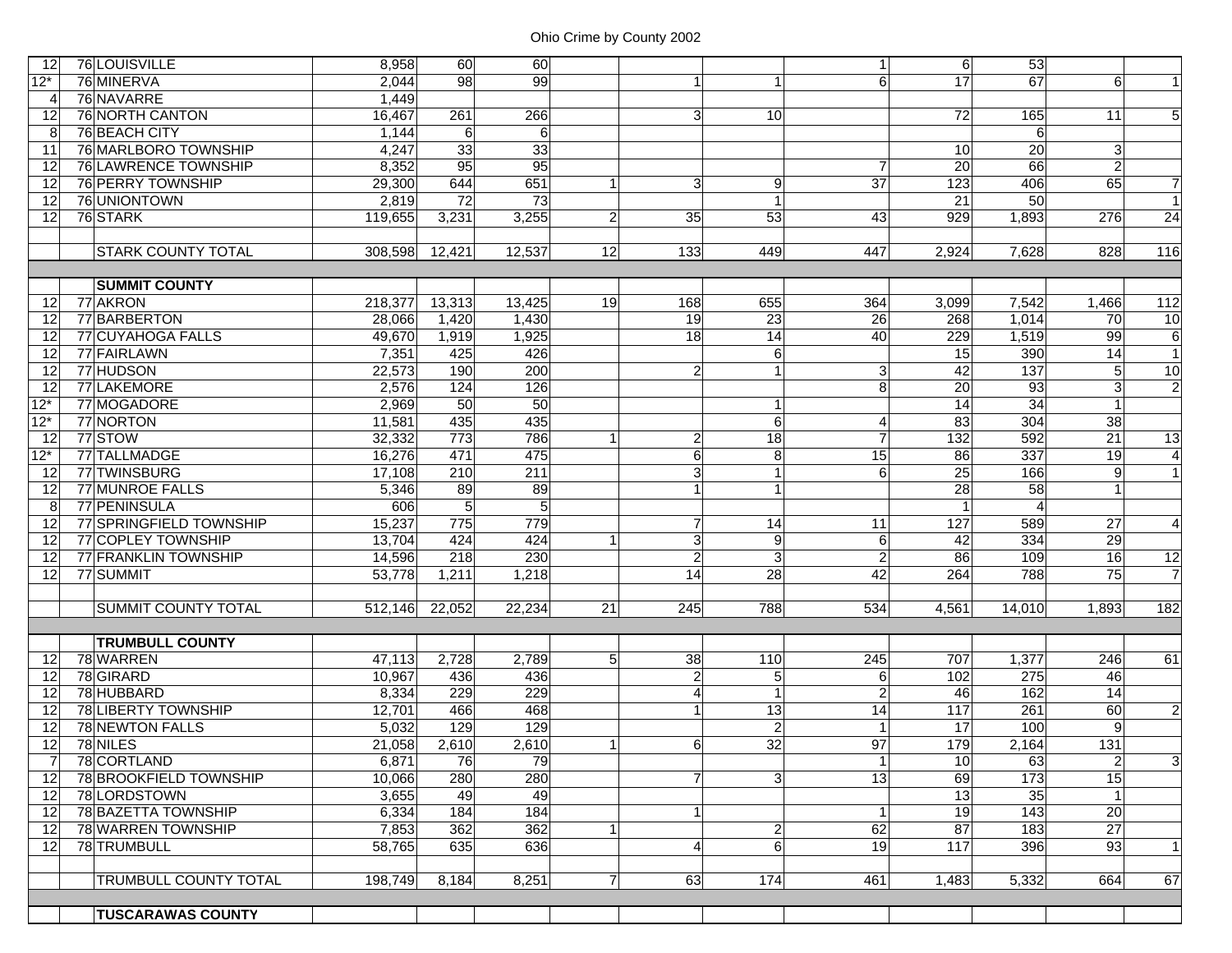| 12       | 79 DENNISON                          | 3,010   | 5 <sup>1</sup> | $5\overline{)}$ | 1                              |                                | 1 <sup>1</sup>                    | $\overline{2}$         |                | $\vert$ 1            |                     |
|----------|--------------------------------------|---------|----------------|-----------------|--------------------------------|--------------------------------|-----------------------------------|------------------------|----------------|----------------------|---------------------|
| 12       | 79 DOVER                             | 12,283  | 231            | 237             | $\overline{4}$                 | $\overline{2}$                 | 10                                | 42                     | 163            | 10                   | $6 \mid$            |
| 12       | 79 NEWCOMERSTOWN                     | 4,032   | 109            | 109             |                                | $\overline{1}$                 | 6                                 | $\overline{15}$        | 82             | $\sqrt{5}$           |                     |
| 12       | 79 NEW PHILADELPHIA                  | 17,158  | 242            | 244             | 6                              | 9                              | $\overline{2}$                    | $\overline{27}$        | 187            | 11                   | $\overline{2}$      |
| 12       | 79 SUGARCREEK                        | 2,187   | 14             | 14              |                                |                                |                                   | $\overline{2}$         | 12             |                      |                     |
| 12       | 79 UHRICHSVILLE                      | 5,696   | 169            | 170             | 6                              | 3                              | 4                                 | $\overline{40}$        | 109            | $\overline{7}$       | $\mathbf{1}$        |
| $01*$    | 79 BALTIC                            | 633     | 1              |                 |                                |                                |                                   |                        |                |                      |                     |
| 12       | 79 BOLIVAR                           | 899     | 14             | 14              |                                |                                |                                   | 3                      | 10             | 1                    |                     |
| 12       | 79 STRASBURG                         | 2,323   | 42             | $\overline{43}$ |                                | $\overline{1}$                 |                                   | 9                      | 31             | $\mathbf{1}$         | $\overline{1}$      |
| 12       | 79 TUSCARAWAS                        | 43,238  | 279            | 282             | 8                              | $\overline{2}$                 | 12                                | 100                    | 131            | 26                   | 3 <sup>l</sup>      |
|          |                                      |         |                |                 |                                |                                |                                   |                        |                |                      |                     |
|          |                                      |         |                |                 |                                |                                |                                   |                        |                |                      |                     |
|          | TUSCARAWAS COUNTY TOTAL              | 91,459  | 1,106          | 1,119           | 25                             | 18                             | 35                                | 241                    | 725            | 62                   | 13                  |
|          | <b>UNION COUNTY</b>                  |         |                |                 |                                |                                |                                   |                        |                |                      |                     |
| $12*$    | 80 DUBLIN                            | 22      | $\vert$ 1      |                 |                                |                                |                                   |                        | $\mathbf 1$    |                      |                     |
| 12       | 80 MARYSVILLE                        | 16,037  | 502            | 502             | $\overline{2}$                 | $\mathbf{3}$                   | 34                                | $\overline{71}$        | 370            | 21                   |                     |
|          |                                      |         |                |                 |                                |                                |                                   |                        |                |                      |                     |
|          | UNION COUNTY TOTAL                   | 16,059  | 503            | 503             | $\mathbf{2}$<br>1 <sup>1</sup> | $\overline{3}$                 | 34                                | 71                     | 371            | 21                   |                     |
|          |                                      |         |                |                 |                                |                                |                                   |                        |                |                      |                     |
|          | <b>VAN WERT COUNTY</b>               |         |                |                 |                                |                                |                                   |                        |                |                      |                     |
| 11       | 81 VAN WERT                          | 10,755  | 509            | 516             | $\overline{7}$                 | 6                              | 12                                | 92                     | 383            | 9                    | $\overline{7}$      |
| 12       | 81 VAN WERT                          | 19,082  | 149            | 149             |                                |                                |                                   | 43                     | 93             | 13                   |                     |
|          |                                      |         |                |                 |                                |                                |                                   |                        |                |                      |                     |
|          | <b>VAN WERT COUNTY TOTAL</b>         | 29,837  | 658            | 665             | $\overline{7}$                 | 6 <sup>1</sup>                 | 12                                | 135                    | 476            | 22                   | $\overline{7}$      |
|          |                                      |         |                |                 |                                |                                |                                   |                        |                |                      |                     |
|          | <b>VINTON COUNTY</b>                 |         |                |                 |                                |                                |                                   |                        |                |                      |                     |
| 12       | 82 VINTON                            | 12,883  | 250            | 250             |                                |                                |                                   | 120                    | 117            | 13                   |                     |
|          |                                      |         |                |                 |                                |                                |                                   |                        |                |                      |                     |
|          | <b>VINTON COUNTY TOTAL</b>           | 12,883  | 250            | 250             |                                |                                |                                   | 120                    | 117            | 13                   |                     |
|          |                                      |         |                |                 |                                |                                |                                   |                        |                |                      |                     |
|          | <b>WARREN COUNTY</b>                 |         |                |                 |                                |                                |                                   |                        |                |                      |                     |
| $12^*$   | 83 MIDDLETOWN                        | 2,044   | 146            | 146             | $\mathbf{1}$                   | $\overline{3}$                 | $\mathbf{3}$                      | 24                     | 110            | 5 <sub>l</sub>       |                     |
| $12*$    | 83 MONROE                            | 47      | $\overline{2}$ | $\overline{2}$  |                                |                                |                                   |                        | $\overline{2}$ |                      |                     |
| 12       | 83 LEBANON                           | 17,064  | 494            | 496             | 13                             | $\vert 4 \vert$                | $\overline{17}$                   | $\overline{71}$        | 366            | 23                   | $\overline{2}$      |
| 12       | 83 MASON                             | 22,148  | 393            | 393             | 3 <sup>1</sup>                 | $\mathbf{1}$                   | 3 <sup>1</sup>                    | 56                     | 323            | $\overline{7}$       |                     |
| $12*$    | 83 CARLISLE                          | 4,905   | 85             | 88              | 1                              | $\overline{3}$                 |                                   | 15                     | 63             | 3                    | $\overline{3}$      |
| $12*$    | 83 SPRINGBORO                        | 12,301  | 228            | 228             | 1 <sup>1</sup>                 | 5 <sub>1</sub>                 | 5                                 | 38                     | 169            | 10 <sup>1</sup>      |                     |
| 12       | 83 CLEARCREEK TOWNSHIP               | 8,769   | 74             | 74              |                                |                                |                                   | $\overline{19}$        | 41             | 13                   |                     |
| 12       | 83 WARREN                            | 77,734  | 1,379          | 1,393           | $\mathbf{2}$                   | 13                             | 18                                | 265                    | 1,007          | 74                   | 14                  |
|          |                                      |         |                |                 |                                |                                |                                   |                        |                |                      |                     |
|          | <b>WARREN COUNTY TOTAL</b>           | 145,012 | 2,801          | 2,820           | 21                             | 29                             | 47                                | 488                    | 2,081          | 135                  | 19                  |
|          |                                      |         |                |                 |                                |                                |                                   |                        |                |                      |                     |
|          | <b>WASHINGTON COUNTY</b>             |         |                |                 |                                |                                |                                   |                        |                |                      |                     |
| 12       | 84 MARIETTA<br>84 BELPRE             | 14,602  | 458<br>50      | 465<br>52       | 17                             | 5 <sub>l</sub><br>$\mathbf{1}$ | 10 <sup>1</sup><br>$\overline{2}$ | 78<br>$\boldsymbol{9}$ | 318<br>36      | 30<br>$\overline{a}$ | 7<br>$\overline{2}$ |
| 8        | 84 NEW MATAMORAS                     | 6,699   | 11             | 11              |                                |                                |                                   | $\overline{7}$         | 3              | 1                    |                     |
| 7        |                                      | 962     | 44             | 45              | $\mathbf{1}$                   |                                |                                   | 11                     | 31             | $\mathbf{1}$         | $\vert$ 1           |
| 12<br>12 | 84 MARIETTA COLLEGE<br>84 WASHINGTON |         | 582            | 594             | 27                             | 5 <sub>5</sub>                 | 10 <sup>1</sup>                   | 142                    | 357            | 41                   | 12                  |
|          |                                      | 39,445  |                |                 |                                |                                |                                   |                        |                |                      |                     |
|          | <b>WASHINGTON COUNTY TOTAL</b>       | 61,708  | 1,145          | 1,167           | 45                             | 11                             | 22                                | 247                    | 745            | 75                   | 22                  |
|          |                                      |         |                |                 |                                |                                |                                   |                        |                |                      |                     |